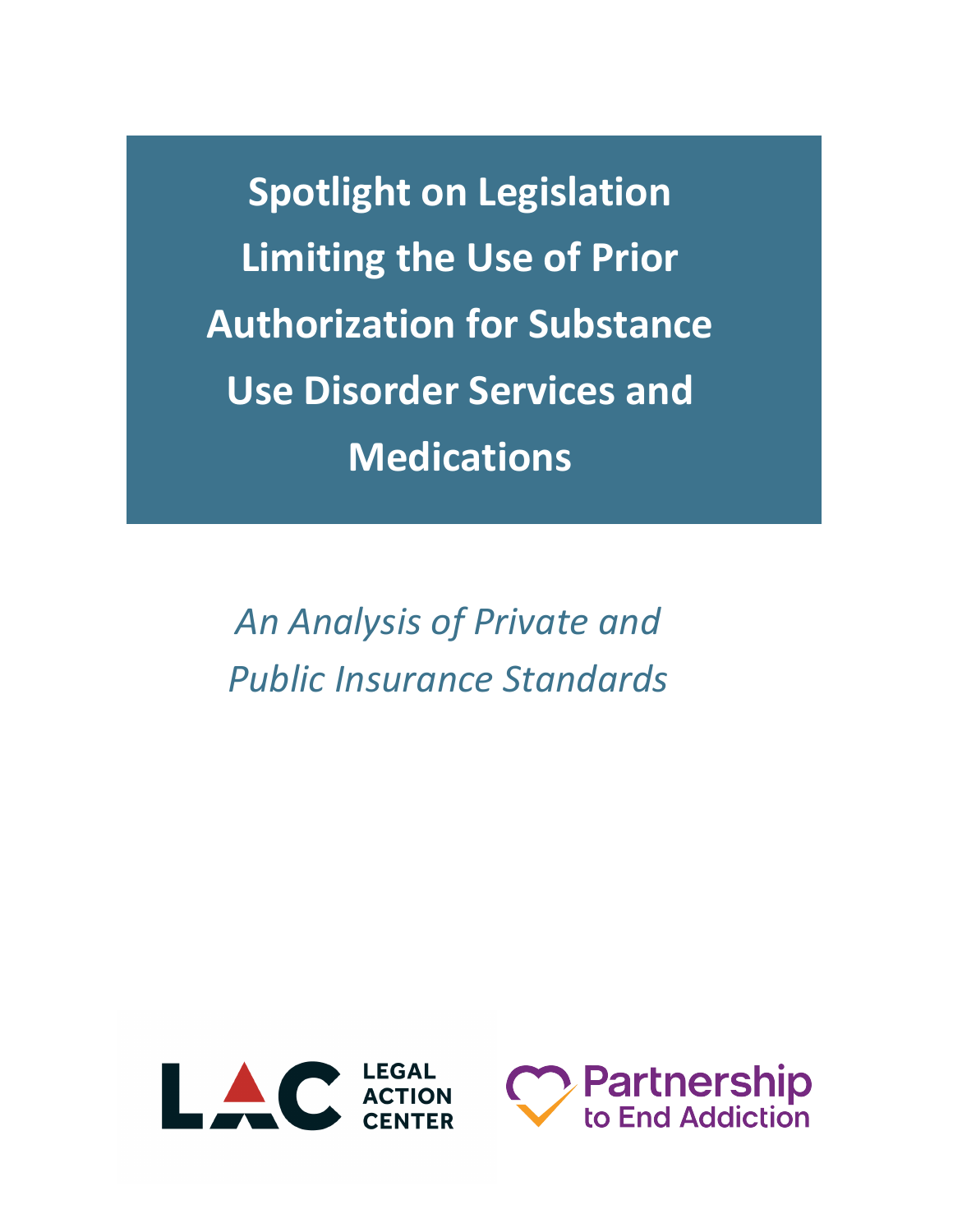# **TABLE OF CONTENTS**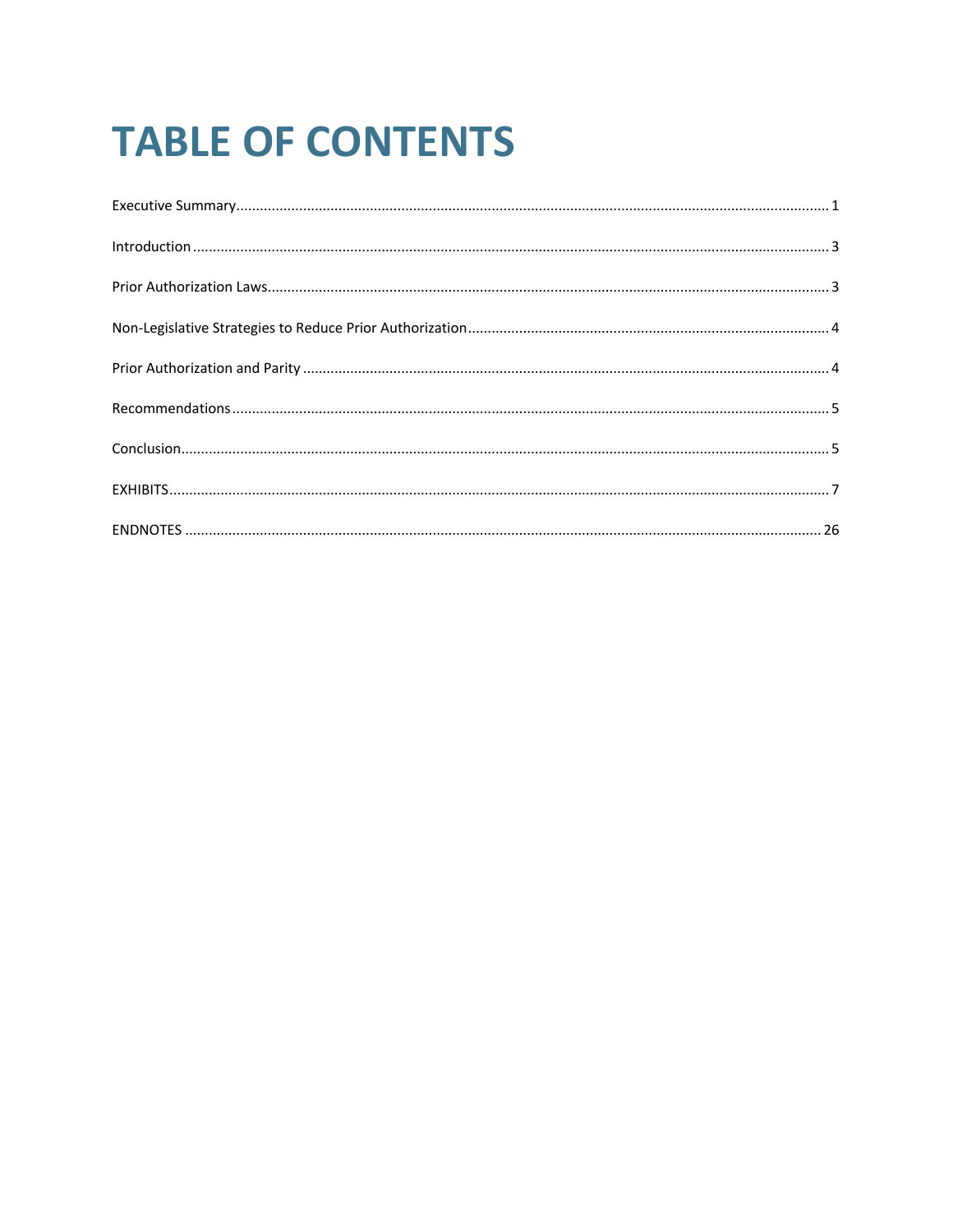## **Executive Summary**

Health plans routinely require patients to obtain approval (called prior authorization) for a prescribed health service or medication as a way to control costs and oversee coverage decisions. Prior authorization requirements impose a unique barrier for individuals seeking substance use disorder (SUD) treatment; they delay the initiation of care at the critical moment when an individual needs treatment, which places the patient at risk of continued substance use, medical complications, overdose and death. Historically, health plans have required prior authorization for SUD services and medications more frequently than other medical services. The discriminatory use of prior and continuing authorizations is barred under the Mental Health Parity and Addiction Equity Act.

In response to the opioid epidemic, State lawmakers have stepped in to require systemwide removal of some prior authorization requirements. This *Spotlight on Prior Authorization* examines state statutory standards that limit the use of prior authorization in both public and private insurance. These standards supplement state regulatory actions that remove or restrict use of prior authorization requirements.

### **Key Findings:**

- As of April 20, 2020, 21 states and the District of Columbia have enacted laws that limit public and/or private insurers from imposing prior authorization requirements on a SUD service or medication. Since 2019 alone, 15 jurisdictions enacted such laws.
- Seventeen (17) states have laws that limit state-regulated commercial plans from imposing prior authorization on *SUD medications*, and 13 states and the District of Columbia limit Medicaid from doing so.
- Ten (10) states limit state-regulated commercial plans from imposing prior authorization on *SUD services*, and 5 states limit Medicaid's use of prior authorization for such services.

These state laws establish a patchwork of standards that do not protect all patients. Some regulate prior authorization for just opioid use disorder treatments, some remove prior authorization for "at least one" opioid use medication, others for all FDA-approved SUD medications. While research on the effect of removing prior authorization requirements for SUD medications and services is on-going, new research demonstrates that removing prior authorization for buprenorphine-naloxone increases the use of this medication and reduces hospitalizations and emergency department visits for SUD and other health conditions.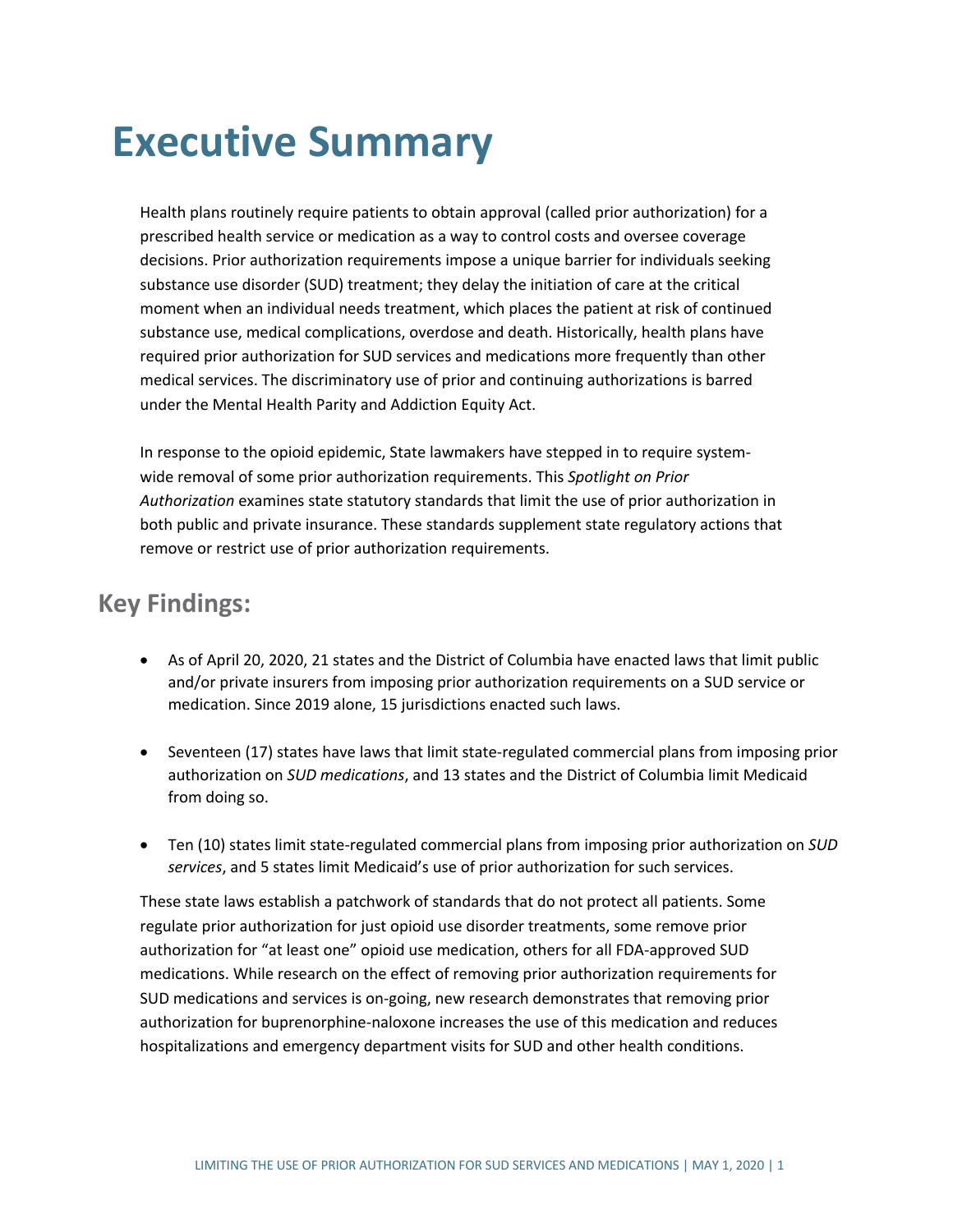The *Spotlight* recommends that, absent strong regulatory or other action to ensure prompt access to SUD treatment, states should enact legislation to limit the use of prior authorization for all SUD services and FDA-approved formulations of SUD medications.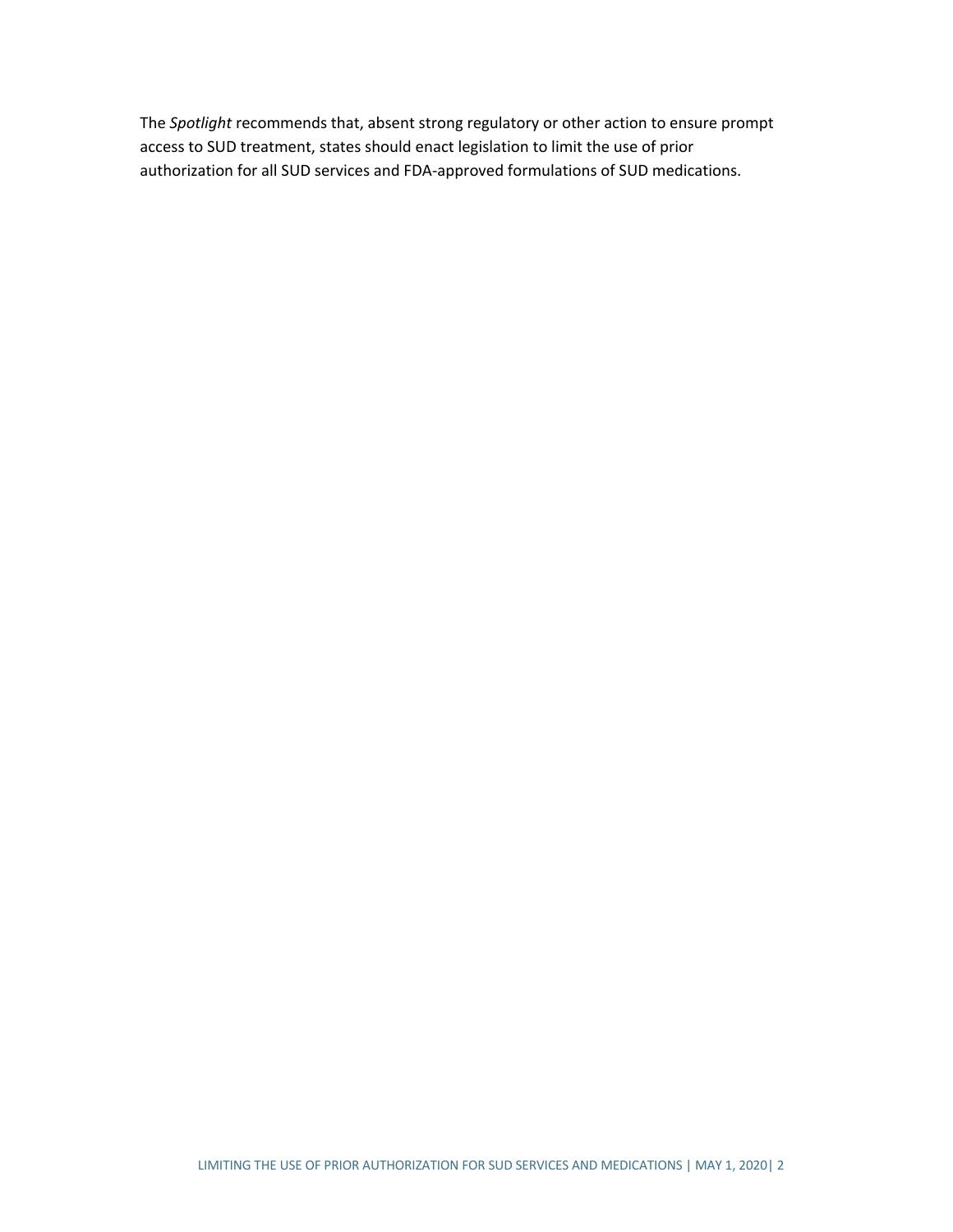## **Introduction**

Health plans commonly require a patient's provider to obtain approval from the health plan before a patient receives a heath care benefit; a practice known as prior authorization. Health insurers and State Medicaid programs rely on this utilization management practice to both control costs and ensure that care is medically necessary. Prior authorization imposes a unique barrier on individuals with substance use disorders (SUDs). Engaging and retaining patients in SUD treatment can be difficult because addiction affects the parts of the brain responsible for motivation and decisionmaking, creating narrow and shifting windows in which a patient is motivated to engage in treatment. Requesting and obtaining prior authorization can impose delays in the initiation of care, which can lead to serious consequences for the patient, including failing to return for subsequent appointments, resuming substance use, medical complications, overdose and death.<sup>i</sup>

In response to the enduring opioid epidemic and the persistently low number of individuals engaged in SUD treatment, policymakers are seeking to increase access to care by reducing insurance coverage barriers. Increasingly, policymakers are limiting public and private insurers from imposing prior authorization requirements on SUD services and/or medications.

## **Prior Authorization Laws**

As of April 20, 2020, 21 states and the District of Columbia have enacted laws limiting public and/or private insurers from imposing prior authorization requirements on a SUD service or medication. Delaware, Illinois, Maine and Washington are the only states with laws that limit prior authorization for SUD services and medications in both Medicaid and commercial plans. Since January 2019 alone, 14 states and the District of Columbia enacted legislation limiting the use of prior authorization for SUD services and/or medications.

- Eleven states have laws that apply to both Medicaid and commercial plans; seven states have enacted laws applicable to commercial plans alone; and three states and the District of Columbia have enacted laws applicable to Medicaid alone.
- Twenty states and the District of Columbia limit the use of prior authorization for SUD medications, with nearly half of the state laws specific to medications for opioid use disorder (OUD).
- Ten states limit prior authorization for SUD services, and three of those states specifically limit prior authorization for the services used in medication-assisted treatment (MAT), such as counseling and behavioral therapy.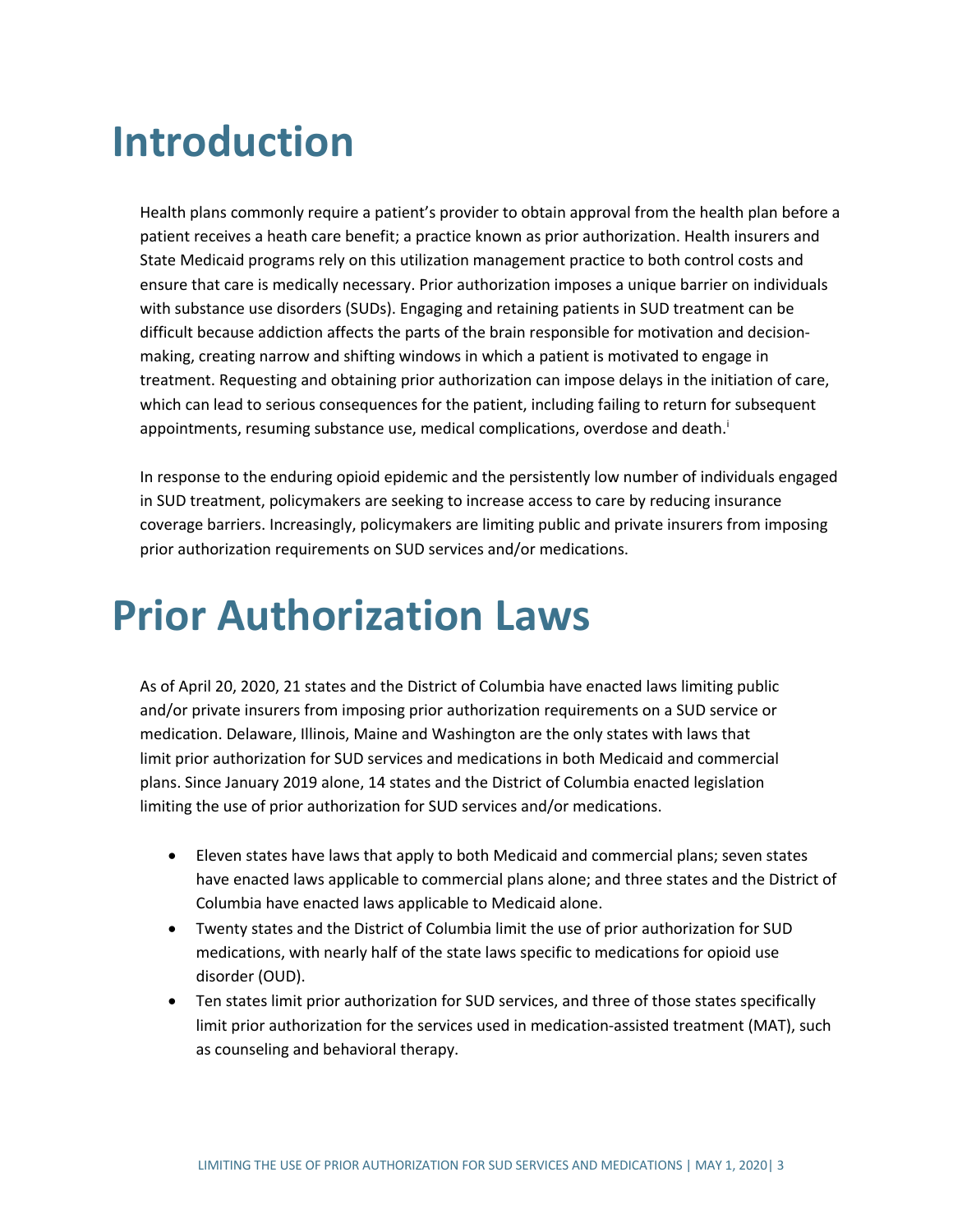States have adopted a range of standards in limiting prior authorization for medications. Some states limit prior authorization for at least one SUD or OUD medication. Others require any FDA-approved SUD medication on the plan's formulary or preferred drug list to be covered without prior authorization. Finally, some states limit prior authorization for a specified time period or limit prior authorization requests to one per year.

For services, some states limit prior authorization for inpatient and/or outpatient services delivered by state licensed/certified providers/facilities, while others limit prior authorization or concurrent review for a specified time period for certain services. Some states limit prior authorization only for services provided in medication-assisted treatment (MAT), such as behavioral therapy and counseling. See Exhibit A for a full survey of state laws.

# **Non-Legislative Strategies to Reduce Prior Authorization**

Policymakers have also used non-legislative action to reduce the use of prior authorization for SUD medications. State Attorneys General in California and Minnesota have urged insurers to remove prior authorization requirements for OUD medications.<sup>ii</sup> In settlement agreements with the New York Attorney General, national carriers agreed to stop imposing prior authorization for OUD medications.<sup>iii</sup> In Pennsylvania and Rhode Island, the insurance commissioners entered into agreements with commercial plans to remove prior authorization requirements for OUD medications.<sup>iv</sup>

States can remove prior authorization for medications in their Medicaid programs through informal regulatory actions, such as removing authorization requirements on the fee-forservice preferred drug list or by issuing guidance.<sup> $V$ </sup> In 2018, the Centers for Medicare & Medicaid Services issued guidance instructing Medicare prescription drug plans to limit utilization management, including prior authorization, for buprenorphine medications. $v^i$ 

## **Prior Authorization and Parity**

In addition to specific state laws and policies that limit the use of prior authorization, such standards may violate the Mental Health Parity and Addiction Equity Act (Parity Act) if a plan imposes prior authorization requirements on SUD benefits that are not comparable to those imposed on medical benefits or if the application of the prior authorization requirement is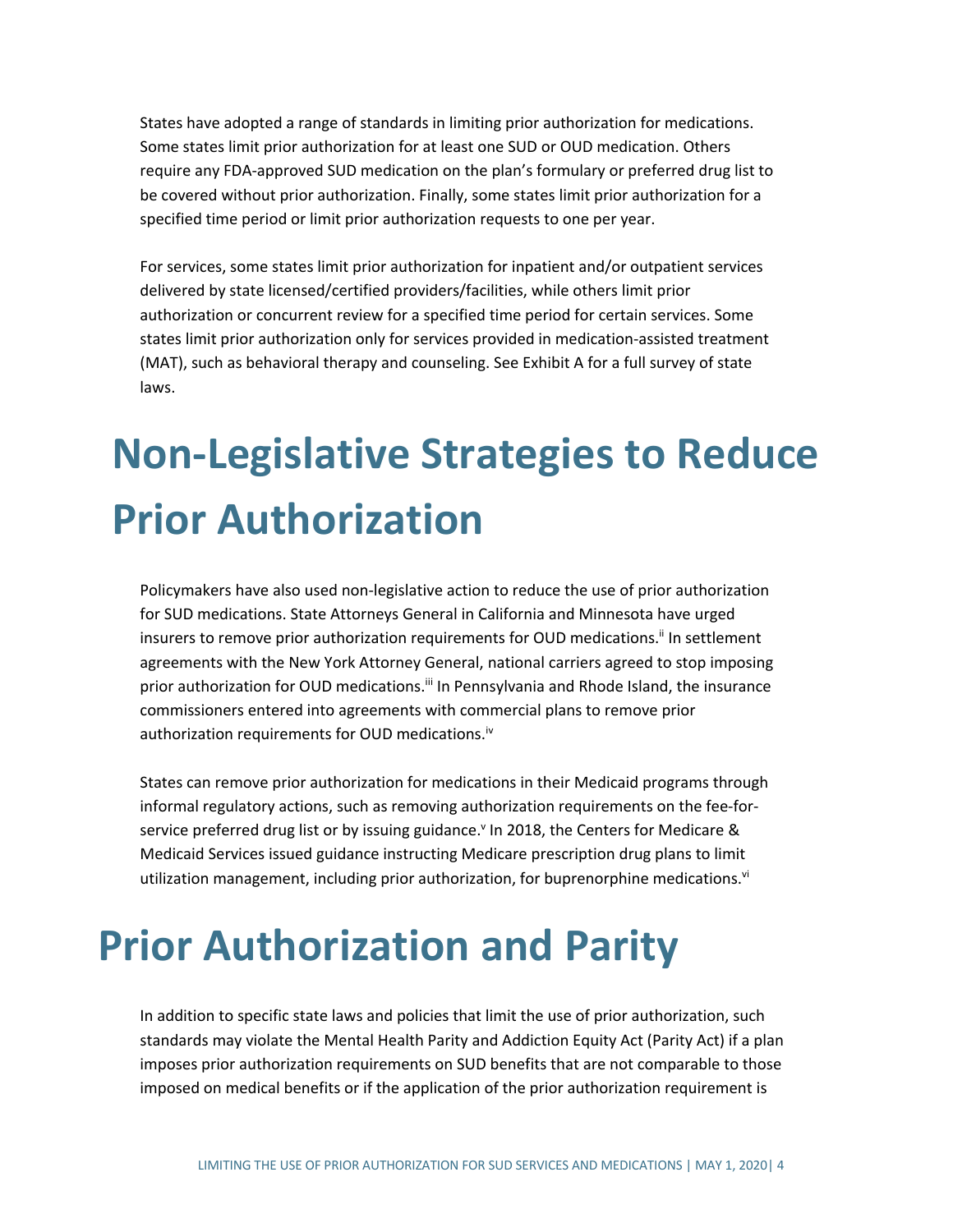more restrictive than those requirements for medical benefits.<sup>vii</sup> For example, private and public health plans that impose prior authorization for methadone treatment services for OUD but do not require authorization for methadone when prescribed for pain are likely to violate the Parity Act.<sup>viii</sup> The Massachusetts Attorney General has investigated carrier authorization requirements for SUD and mental health (MH) services for Parity Act compliance and has entered settlement agreements that require health plans to remove prior authorization for inpatient admissions following emergency department stabilization of MH conditions, routine behavioral health outpatient services, and inpatient and outpatient SUD services, as required under state law.<sup>ix</sup>

## **Recommendations**

- 1. States should pass legislation to limit the use of prior authorization for SUD services and medications in Medicaid and commercial plans. States should apply these laws to all SUD services and all FDA-approved SUD medications so that protections are not limited to individuals who seek care for OUD.
- 2. Consistent with its Medicare prescription drug guidance, CMS should issue guidance to State Medicaid Directors directing removal of prior authorization for all FDA-approved formulations of medications to treat SUD, unless the State provides justification to CMS for requiring prior authorization for specific medications.<sup>x</sup> CMS's guidance should apply to all FDA-approved medications for SUDs.

## **Conclusion**

Prior authorization requirements for evidence-based SUD benefits (including FDA-approved medications and services consistent with the ASAM levels of care) are not clinically appropriate and create unnecessary barriers for patients and providers. Policy interventions are needed to increase access to effective and affordable care and reduce unnecessary deaths from addiction, a preventable and treatable disease. Requiring health plans and Medicaid programs to limit prior authorization requirements for SUD benefits is an effective way to increase coverage. In response to CMS's guidance instructing Medicare plans to limit utilization management of buprenorphine products, nearly all plans that covered buprenorphine medications removed prior authorization requirements.<sup>xi</sup> Yet, in the absence of federal or state requirements, prior authorization requirements persist. A recent examination found a majority of state Medicaid programs impose prior authorization standards for some or all buprenorphine medications.<sup>xii</sup>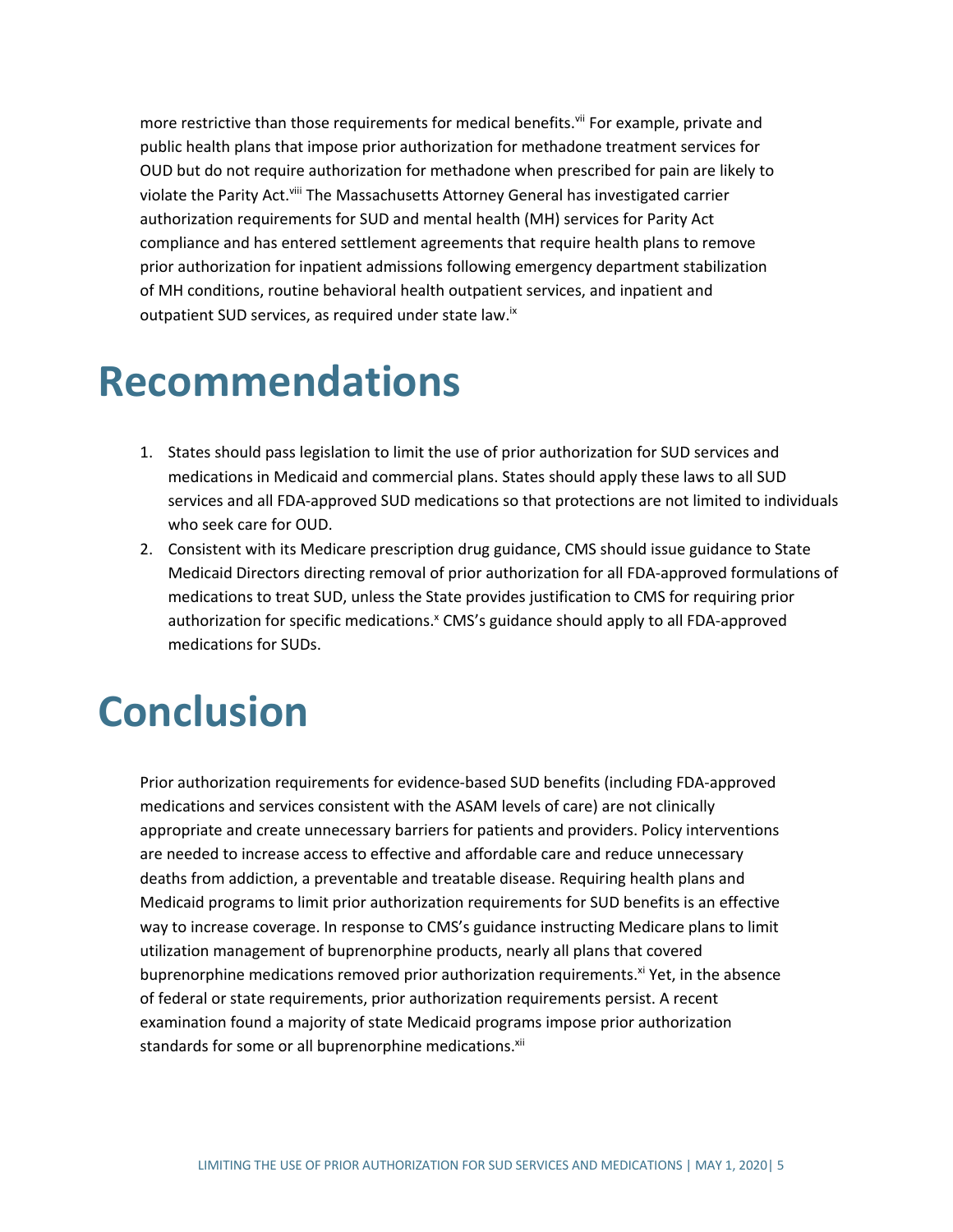States should reexamine their prior authorization requirements based on recent research that finds that Medicare prescription drug plans that removed prior authorization for buprenorphine-naloxone saw an *increase* in the use of the medication as well as a *decrease* in hospitalizations and emergency department visits for all medical conditions.<sup>xiii</sup> For plans that *added* prior authorization requirements, patients *decreased* their use of buprenorphine-naloxone and *increased* their emergency department visits and hospitalizations. Overall, the removal of prior authorization resulted in a 4% decrease in non-drug health expenditures, including hospitalizations and emergency department visits for all health conditions, and prescription drug expenditures for buprenorphine increased by only 1%. Reducing barriers to OUD medication improved health outcomes and resulted in cost-savings to Medicare plans. These findings are consistent with research for other chronic diseases that finds such requirements limit access to care and contribute to poor treatment outcomes.<sup>xiv</sup> States that have not yet adopted legislation, regulations or policies to limit health plans from using prior authorization should do so to help increase access to lifesaving care and reduce health care costs.

### **Acknowledgements**

This work was funded, in part, with generous support from Arnold Ventures.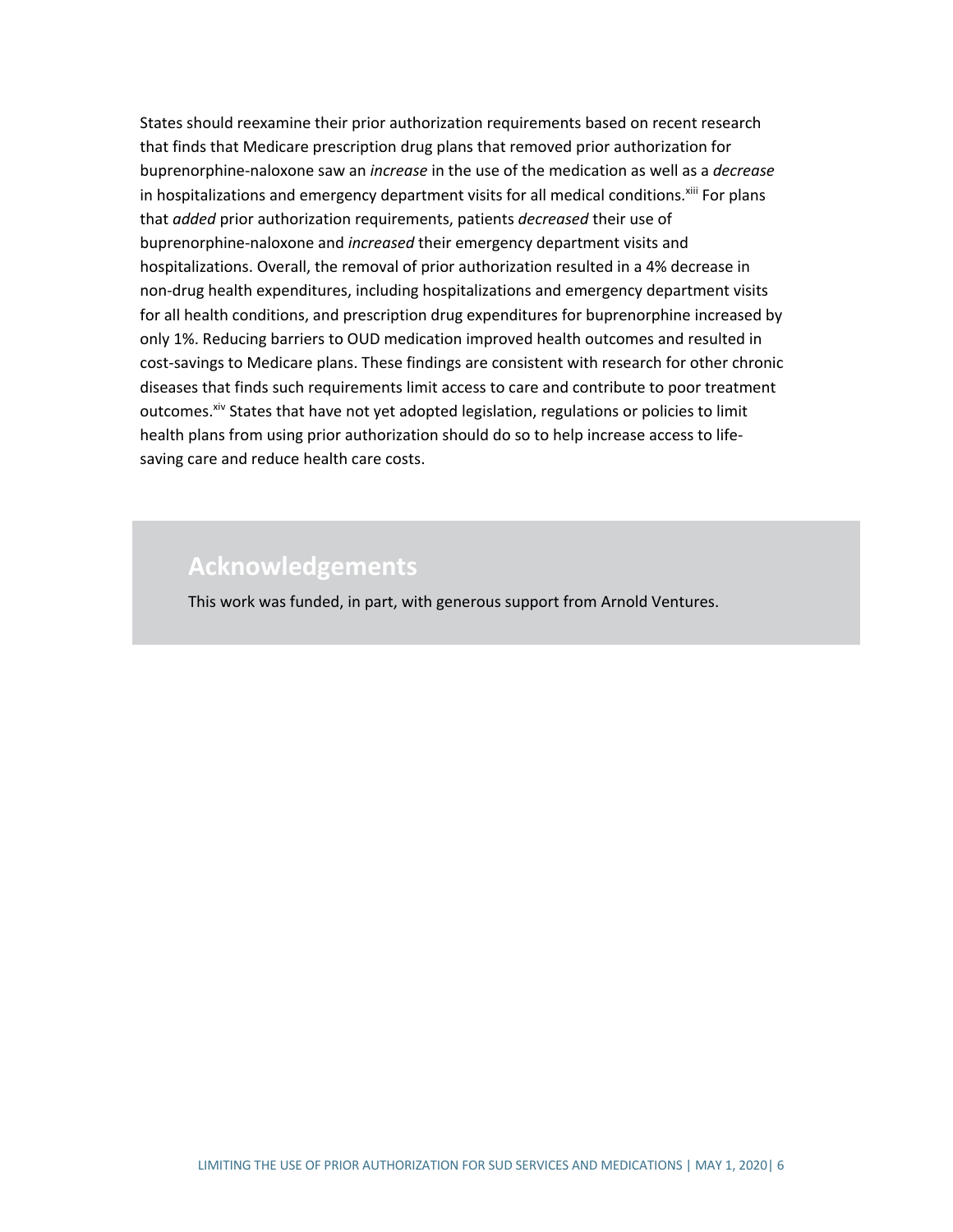## **EXHIBITS**

### **Exhibit A: Limitations on Use of Prior Authorization for Substance Use Disorder (SUD) Benefits**

Fifty-State Survey of State Laws Limiting Prior Authorization for SUD Treatment Services and Medications (Updated: April 20, 2020)

### **Laws Limiting Prior Authorization for SUD Medications or Services in Medicaid and State-Regulated Commercial Insurance**

- Twenty-one (21) states and the District of Columbia limit Medicaid or commercial plans from imposing prior authorization on SUD medications or services: Arizona; Arkansas; Colorado; Delaware; Illinois; Iowa; Maine; Maryland; Massachusetts; Missouri; Montana; New Hampshire; New Jersey; New York; Oregon; Texas; Vermont; Virginia; Washington; West Virginia; and Wisconsin.
- Eleven (11) states limit prior authorization in both Medicaid and commercial plans: Arkansas; Colorado; Delaware; Illinois; Maine; Massachusetts; Missouri; New Jersey; New York; Oregon; and Washington.
- Seven (7) states limit prior authorization in commercial plans only: Arizona; Maryland; Montana; New Hampshire; Vermont; Virginia; and West Virginia.
- Three (3) states and the District of Columbia limit prior authorization in Medicaid only: District of Columbia; Iowa; Texas; and Wisconsin.
- Delaware, Illinois, Maine and Washington are the only states that limit both Medicaid and commercial health plans from imposing prior authorization on both SUD services and medications.

### **Laws Limiting Prior Authorization for SUD Medications in Medicaid**

- Thirteen (13) states and the District of Columbia limit Medicaid from imposing prior authorization requirements on SUD medications: Arkansas; Colorado; Delaware; District of Columbia; Illinois; Iowa; Maine; Missouri; New Jersey; New York; Oregon; Texas; Washington; and Wisconsin.
- Seven (7) of the 14 jurisdictions address medications for Opioid Use Disorder (OUD) alone: Arkansas; District of Columbia; Iowa; Maine; New York; Washington; and Wisconsin.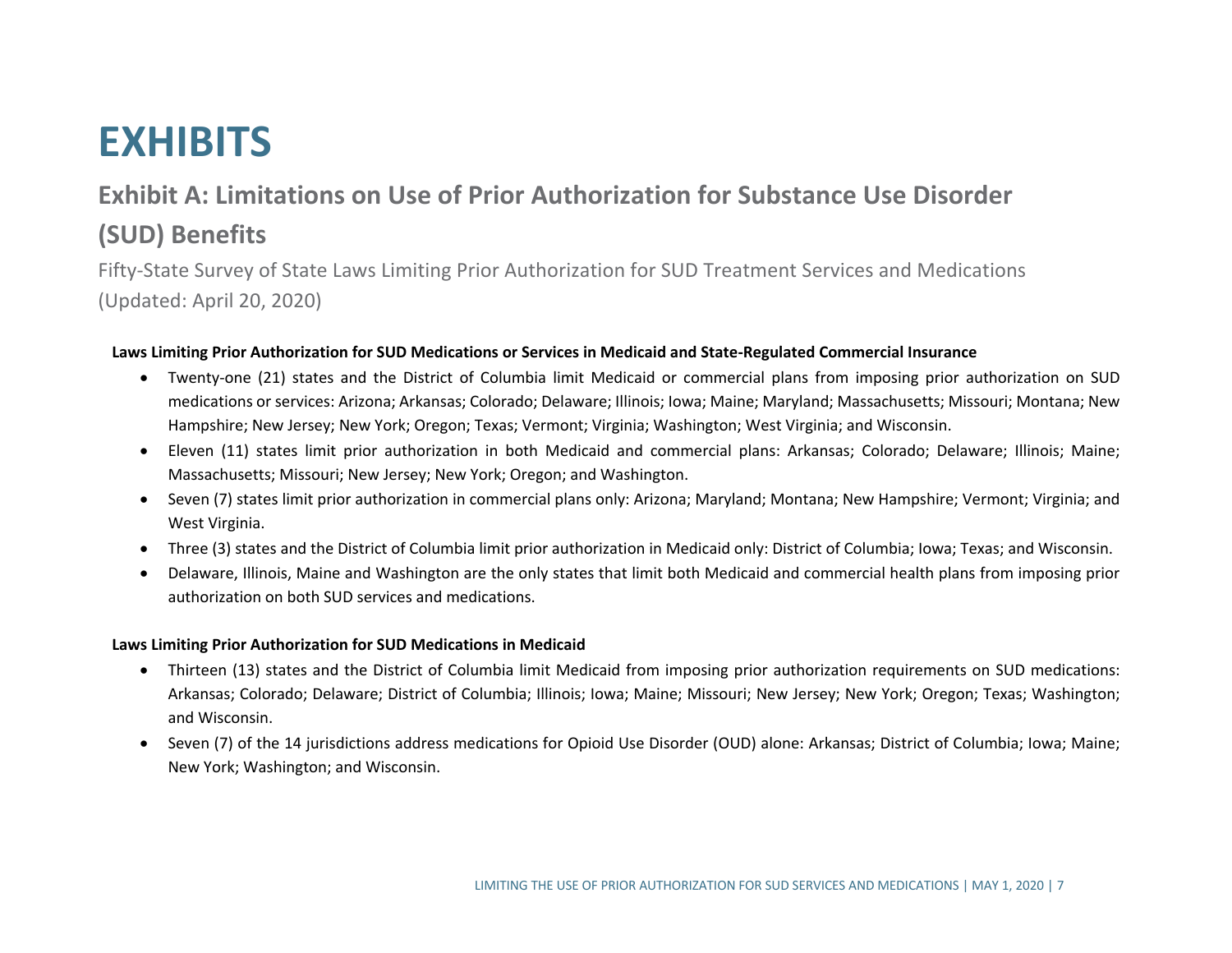### **Laws Limiting Prior Authorization for SUD Medications in Commercial Insurance**

- Seventeen (17) states limit commercial health plans from imposing prior authorization requirements on SUD medications: Arizona; Arkansas; Colorado; Delaware; Illinois; Maine; Maryland; Missouri; Montana; New Hampshire; New Jersey; New York; Oregon; Vermont; Virginia; Washington; and West Virginia.
- Eight (8) of the 17 states address medications for Opioid Use Disorder alone: Arkansas; Maine; Maryland; Missouri; Montana; New York; Oregon; and Washington.

### **Laws Limiting Prior Authorization for SUD Services in Medicaid**

• Five (5) states limit Medicaid from imposing prior authorization requirements on SUD services: Delaware; Illinois; Maine; Massachusetts; and Washington.

### **Laws Limiting Prior Authorization for SUD Services in Commercial Insurance**

- Ten (10) states limit commercial health plans from imposing prior authorization requirements on SUD services: Arizona, Delaware; Illinois; Maine; Massachusetts; New Hampshire; New Jersey; New York; Vermont; and Washington.
- Three (3) states address services only when provided in medication-assisted treatment (MAT): Arizona; Maine; and Vermont.

### **Laws Enacted in 2019-April 2020**

• Since January 2019, 14 states and the District of Columbia have enacted laws limiting Medicaid and/or commercial plans from imposing prior authorization on SUD medications or services: Arkansas; Colorado; Delaware; District of Columbia; Iowa; Maine; Missouri; Montana; New Jersey; New York; Oregon; Texas; Vermont; Virginia; and Washington.

| <b>State</b> | <b>Commercial Plans</b> |                        | <b>Medicaid Plans</b> |                        |
|--------------|-------------------------|------------------------|-----------------------|------------------------|
|              | <b>SUD Services</b>     | <b>SUD Medications</b> | <b>SUD Services</b>   | <b>SUD Medications</b> |
| Alabama      | N/A                     | N/A                    | N/A                   | N/A                    |
| Alaska       | N/A                     | N/A                    | N/A                   | N/A                    |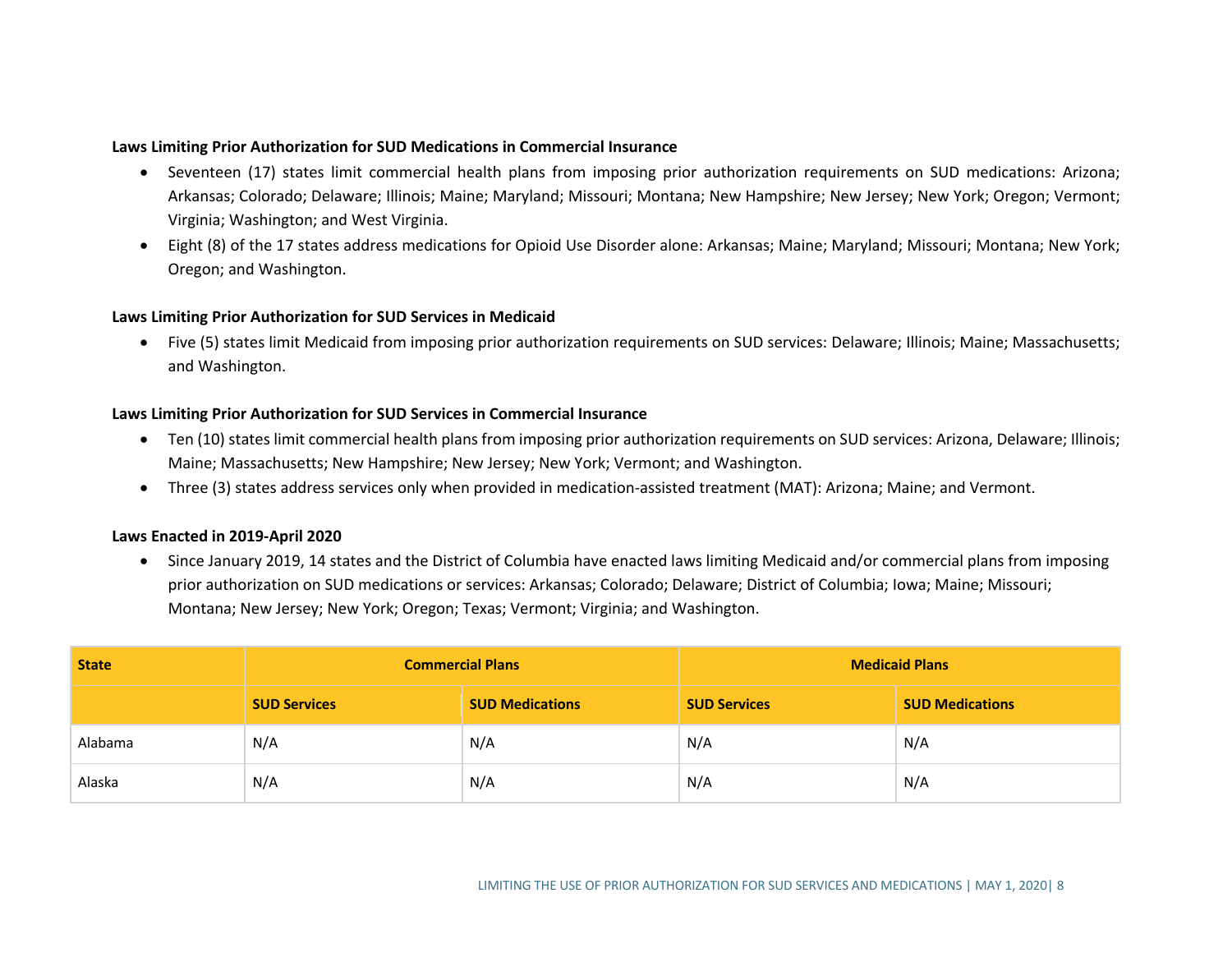| <b>State</b> |                                                                                                                                                                                                                                                                                                                                                                                                                         | <b>Commercial Plans</b>                                                                                                                                                                                                                                                                                                                                                                                                 | <b>Medicaid Plans</b> |                                                                                                                                                                                                                                                                                                                                                                                                                                    |
|--------------|-------------------------------------------------------------------------------------------------------------------------------------------------------------------------------------------------------------------------------------------------------------------------------------------------------------------------------------------------------------------------------------------------------------------------|-------------------------------------------------------------------------------------------------------------------------------------------------------------------------------------------------------------------------------------------------------------------------------------------------------------------------------------------------------------------------------------------------------------------------|-----------------------|------------------------------------------------------------------------------------------------------------------------------------------------------------------------------------------------------------------------------------------------------------------------------------------------------------------------------------------------------------------------------------------------------------------------------------|
|              | <b>SUD Services</b>                                                                                                                                                                                                                                                                                                                                                                                                     | <b>SUD Medications</b>                                                                                                                                                                                                                                                                                                                                                                                                  | <b>SUD Services</b>   | <b>SUD Medications</b>                                                                                                                                                                                                                                                                                                                                                                                                             |
| Arizona      | Health care services plan must<br>make at least one modality of<br>medication-assisted treatment<br>available without prior<br>authorization. (ARIZ. REV. STAT. §<br>20-3402(B) (2018))<br>Medication-assisted treatment<br>is defined as the use of FDA-<br>approved medications, "in<br>combination with counseling<br>and behavioral therapies," for<br>patients with SUD. (ARIZ. REV.<br>STAT. § 32-3201.01 (2018)) | Health care services plan must<br>make at least one modality of<br>medication-assisted treatment<br>available without prior<br>authorization. (ARIZ. REV. STAT. §<br>20-3402(B) (2018))<br>Medication-assisted treatment<br>is defined as the use of FDA-<br>approved medications, "in<br>combination with counseling<br>and behavioral therapies," for<br>patients with SUD. (ARIZ. REV.<br>STAT. § 32-3201.01 (2018)) | N/A                   | N/A                                                                                                                                                                                                                                                                                                                                                                                                                                |
| Arkansas     | N/A                                                                                                                                                                                                                                                                                                                                                                                                                     | Health care insurers may not<br>require prior authorization for<br>buprenorphine, naltrexone,<br>methadone or naloxone. (HB<br>1656 signed into law April 12,<br>2019; effective immediately as<br>emergency legislation; ARK.<br>CODE ANN. § 23-99-1119(a)(1)<br>(2019)<br>Prior authorization permitted<br>for injectable formulations.<br>(ARK. CODE ANN. § 23-99-1119(a)<br>(2019)                                  | N/A                   | Medicaid program may not<br>require prior authorization for<br>buprenorphine, naltrexone,<br>methadone or naloxone<br>designated as preferred drugs<br>on the PDL (at least one of each<br>of the drugs must be designated<br>as preferred or without prior<br>authorization). (HB 1656 signed<br>into law April 12, 2019; effective<br>immediately as emergency<br>legislation, but Medicaid<br>Program has until Jan. 1, 2020 to |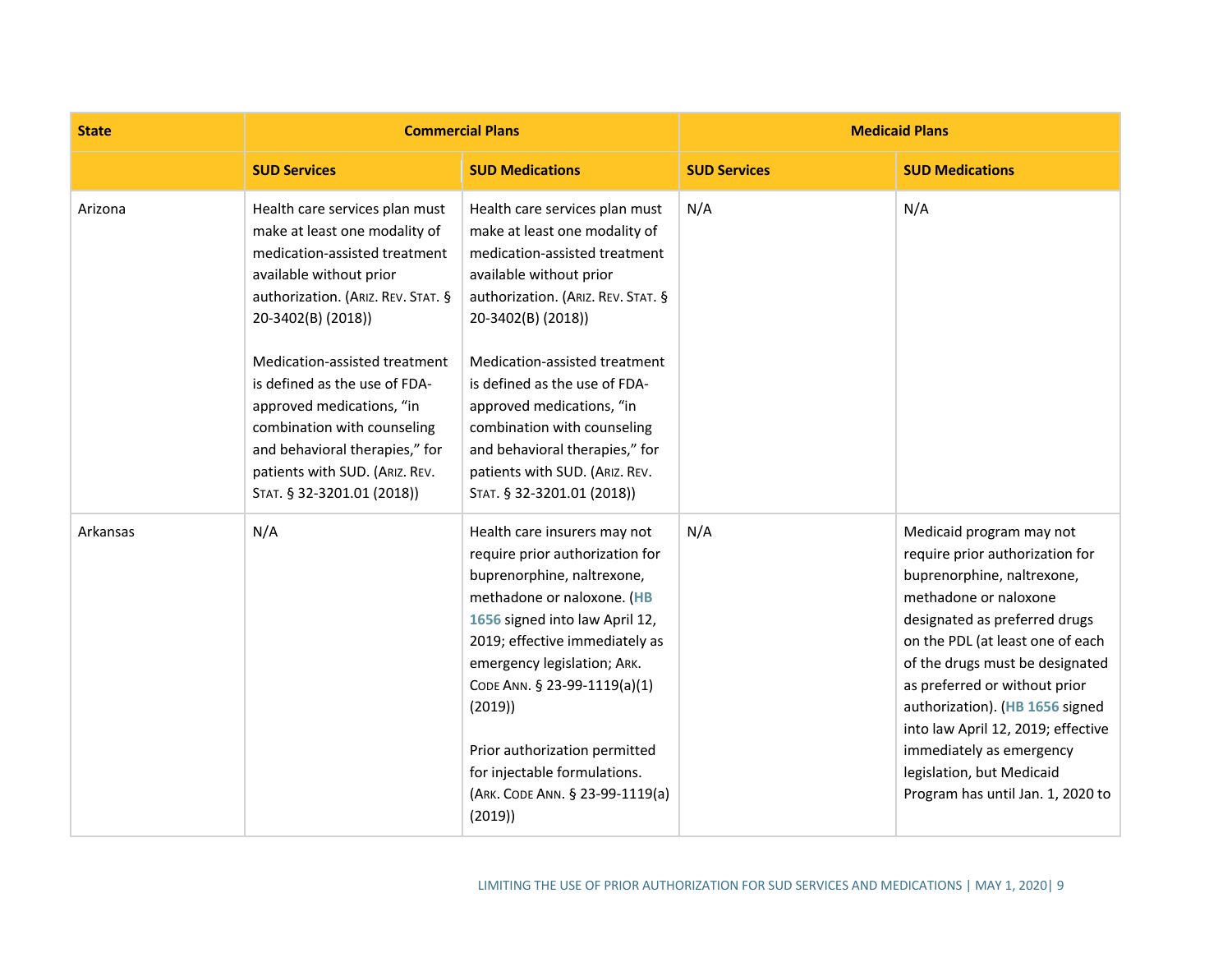| <b>State</b> |                     | <b>Commercial Plans</b>                                                                                                                                                                                                                                                                                                            | <b>Medicaid Plans</b> |                                                                                                                                                                                                                                                                                                                                                                                        |
|--------------|---------------------|------------------------------------------------------------------------------------------------------------------------------------------------------------------------------------------------------------------------------------------------------------------------------------------------------------------------------------|-----------------------|----------------------------------------------------------------------------------------------------------------------------------------------------------------------------------------------------------------------------------------------------------------------------------------------------------------------------------------------------------------------------------------|
|              | <b>SUD Services</b> | <b>SUD Medications</b>                                                                                                                                                                                                                                                                                                             | <b>SUD Services</b>   | <b>SUD Medications</b>                                                                                                                                                                                                                                                                                                                                                                 |
|              |                     | Prior authorization may be<br>required for new FDA-approved<br>formulations/ medications if<br>more expensive and less<br>effective than existing<br>formulations. (ARK. CODE ANN. §<br>23-99-1119(c) (2019))                                                                                                                      |                       | comply; ARK. CODE ANN. § 23-99-<br>1119(b), (g) (2019))<br>Prior authorization permitted for<br>injectable formulations. (ARK.<br>CODE ANN. § 23-99-1119(a)<br>(2019)<br>Prior authorization may be<br>required for new FDA-approved<br>formulations/ medications if<br>more expensive and less<br>effective than existing<br>formulations. (ARK. CODE ANN. §<br>23-99-1119(c) (2019)) |
| California   | N/A                 | N/A                                                                                                                                                                                                                                                                                                                                | N/A                   | N/A                                                                                                                                                                                                                                                                                                                                                                                    |
| Colorado     | N/A                 | Once in a 12-month period,<br>health benefit plans must cover<br>a 5-day supply of at least one<br>FDA-approved OUD treatment<br>medication, without prior<br>authorization. (COLO. REV. STAT.<br>$$ 10-16-104(5.5)(III)(B) (2018))$<br>Carriers may not impose prior<br>authorization for any FDA-<br>approved SUD medications on | N/A                   | At least one form of naloxone<br>must be covered by Medicaid,<br>without prior authorization<br>(COLO. REV. STAT. § 25.5-5-509<br>(2018)<br>Medicaid managed care plans<br>may not require prior<br>authorization for any FDA-<br>approved medications for SUD<br>covered by the plan. (HB 19-                                                                                         |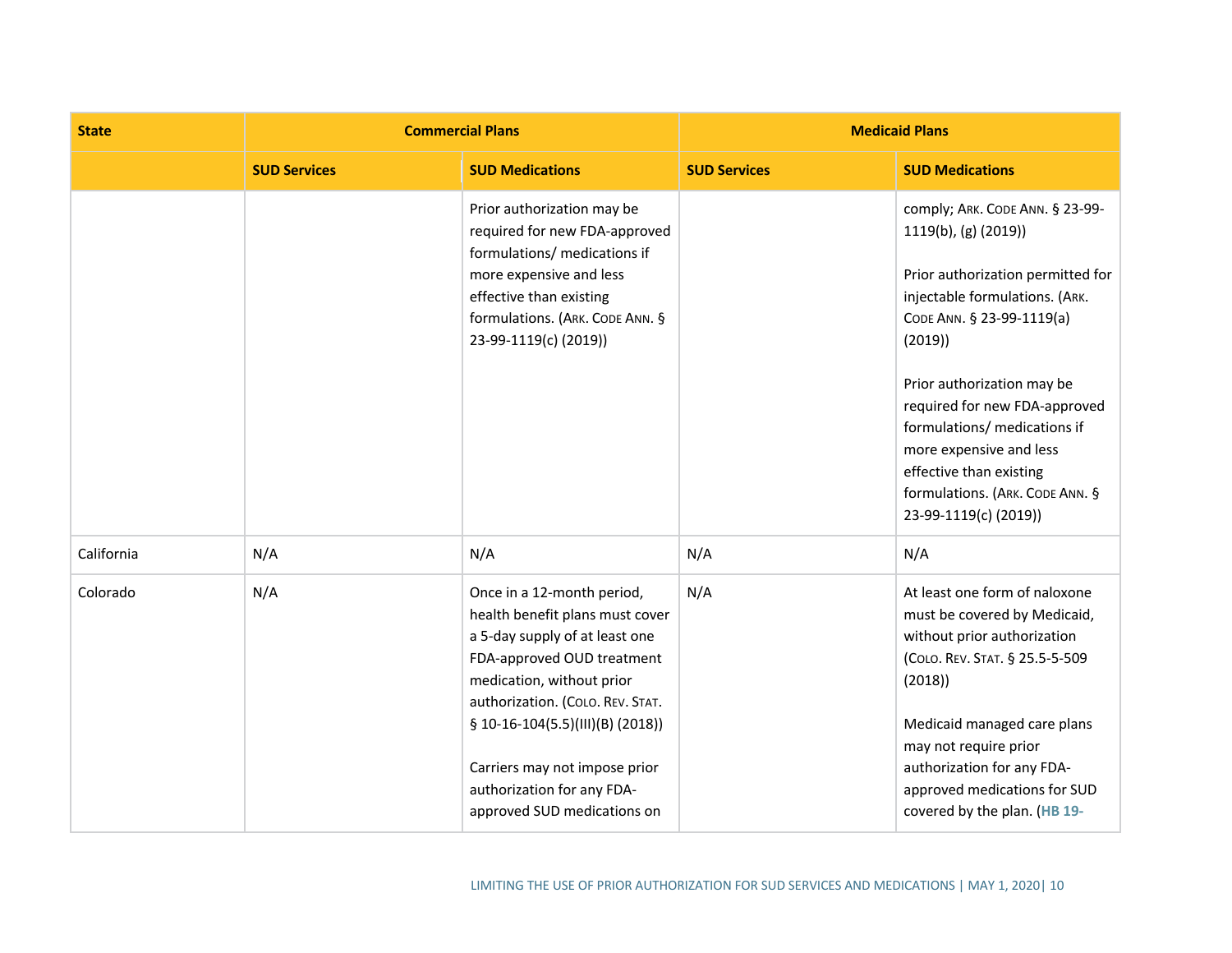| <b>State</b> | <b>Commercial Plans</b>                                                                                                                                                                                                                                                                                                                                                                                                                                                                                                                                                              |                                                                                                                                                                                                                                                                                                                                                                                                                                                                                                                                                                                       | <b>Medicaid Plans</b>                                                                                                                                                                                                                                                                                                                                                                                                                                                                                   |                                                                                                                                                                                                                                                                    |
|--------------|--------------------------------------------------------------------------------------------------------------------------------------------------------------------------------------------------------------------------------------------------------------------------------------------------------------------------------------------------------------------------------------------------------------------------------------------------------------------------------------------------------------------------------------------------------------------------------------|---------------------------------------------------------------------------------------------------------------------------------------------------------------------------------------------------------------------------------------------------------------------------------------------------------------------------------------------------------------------------------------------------------------------------------------------------------------------------------------------------------------------------------------------------------------------------------------|---------------------------------------------------------------------------------------------------------------------------------------------------------------------------------------------------------------------------------------------------------------------------------------------------------------------------------------------------------------------------------------------------------------------------------------------------------------------------------------------------------|--------------------------------------------------------------------------------------------------------------------------------------------------------------------------------------------------------------------------------------------------------------------|
|              | <b>SUD Services</b>                                                                                                                                                                                                                                                                                                                                                                                                                                                                                                                                                                  | <b>SUD Medications</b>                                                                                                                                                                                                                                                                                                                                                                                                                                                                                                                                                                | <b>SUD Services</b>                                                                                                                                                                                                                                                                                                                                                                                                                                                                                     | <b>SUD Medications</b>                                                                                                                                                                                                                                             |
|              |                                                                                                                                                                                                                                                                                                                                                                                                                                                                                                                                                                                      | the plan's formulary. (HB 19-<br>1269, § 10, signed by Governor<br>May 16, 2019; COLO. REV. STAT. §<br>10-16-148 (2019))                                                                                                                                                                                                                                                                                                                                                                                                                                                              |                                                                                                                                                                                                                                                                                                                                                                                                                                                                                                         | 1269, § 15, signed by Governor<br>May 16, 2019; COLO. REV. STAT. §<br>$25.5 - 5 - 422$                                                                                                                                                                             |
| Connecticut  | N/A                                                                                                                                                                                                                                                                                                                                                                                                                                                                                                                                                                                  | N/A                                                                                                                                                                                                                                                                                                                                                                                                                                                                                                                                                                                   | N/A                                                                                                                                                                                                                                                                                                                                                                                                                                                                                                     | N/A                                                                                                                                                                                                                                                                |
| Delaware     | Carriers may not impose prior<br>authorization for the diagnosis<br>and treatment of drug and<br>alcohol dependencies,<br>including inpatient treatment.<br>(DEL. CODE ANN. tit. 18, §§<br>3343(d)(1)(b); 3578(d)(1)(b)<br>(2018)<br>Limitations also on the use of<br>concurrent review for inpatient<br>treatment (14 days); intensive<br>outpatient (30 days); inpatient<br>withdrawal (5 days) w/<br>notification to the carrier and<br>use of American Society of<br>Addiction (ASAM) criteria. (DEL.<br><b>CODE ANN. tit. 18, §§</b><br>3343(d)(1)(d); 3578(d)(1)(d)<br>(2018) | Health benefit plans must<br>cover a 5-day emergency<br>supply of medications for<br>treatment of drug and alcohol<br>dependencies, including<br>medications for OUD and<br>naloxone, without prior<br>authorization. (DEL. CODE ANN.<br>tit. 18, §§ 3343(b)(2)(a) and (b);<br>$3578(b)(2)(a)$ and (b) (2018))<br>Carriers may not impose prior<br>authorization requirements on<br>buprenorphine, naltrexone,<br>naloxone and buprenorphine/<br>naloxone. (HB 220, signed by<br>Governor Aug. 13, 2019; DEL.<br><b>CODE ANN. tit. 18, §§</b><br>3571X(d)(1); 3343(d)(1)(b)<br>(2019) | Medicaid plans may not impose<br>prior authorization on the<br>diagnosis and treatment of<br>drug and alcohol dependencies,<br>including inpatient treatment.<br>(DEL. CODE ANN. tit. 31, §<br>525(d)(1)(b)(2018))<br>Limitations also on the use of<br>concurrent review for inpatient<br>treatment (14 days); intensive<br>outpatient (30 days); inpatient<br>withdrawal (5 days) w/<br>notification to the carrier and<br>use of ASAM criteria. (DEL. CODE<br>Ann. tit. 31, § 525(d)(1)(c)<br>(2018) | Medicaid plans must cover a 72-<br>hour emergency supply of<br>medications for the treatment of<br>drug and alcohol dependencies,<br>including medications for OUD<br>and naloxone, without prior<br>authorization. (DEL. CODE ANN.<br>tit. 31, § 525(b)(2)(2018)) |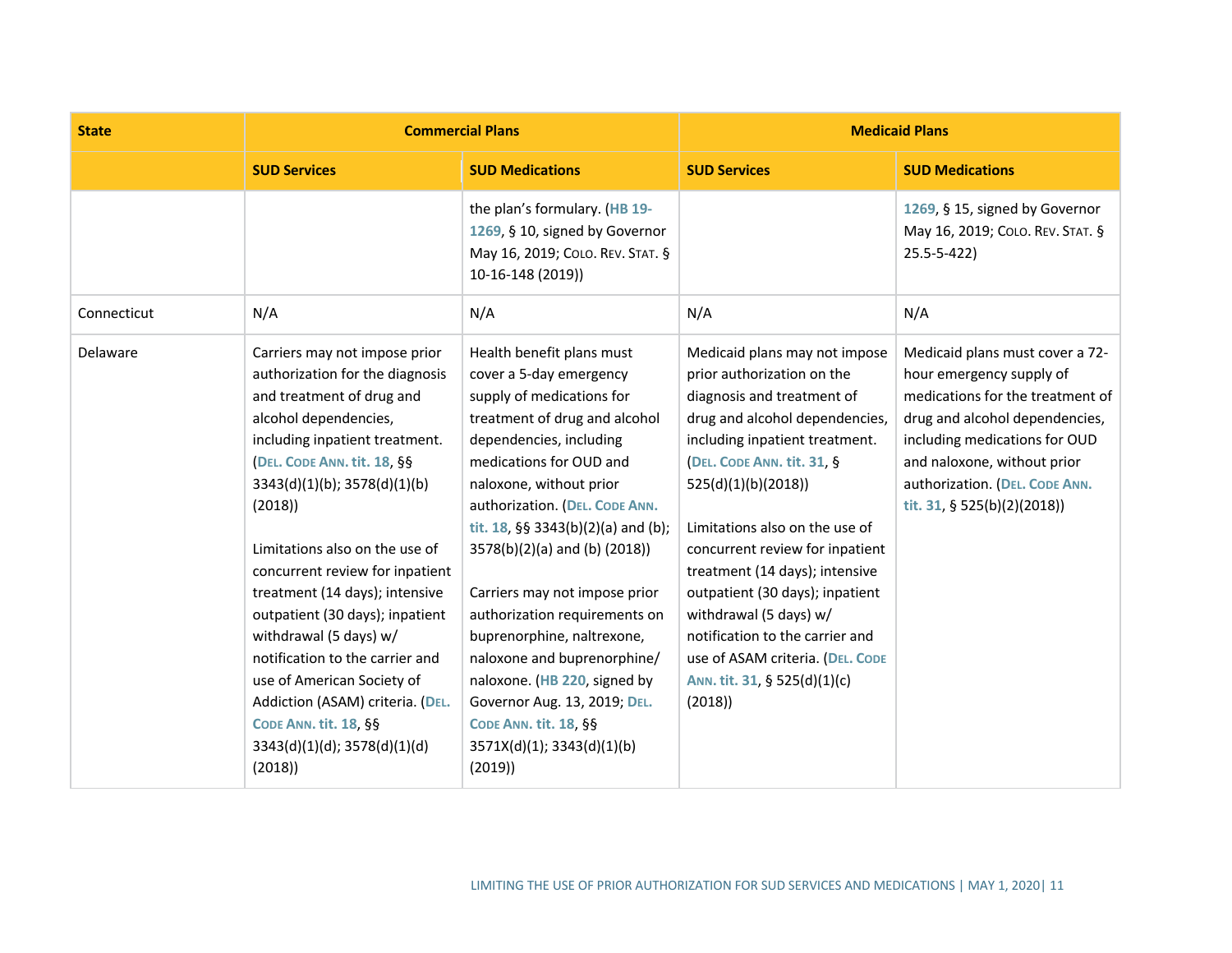| <b>State</b>         |                                                                                                | <b>Commercial Plans</b>                                                                      | <b>Medicaid Plans</b>                                                              |                                                                                                                                                                                                                                                                                                                                                                                                                                                                                  |
|----------------------|------------------------------------------------------------------------------------------------|----------------------------------------------------------------------------------------------|------------------------------------------------------------------------------------|----------------------------------------------------------------------------------------------------------------------------------------------------------------------------------------------------------------------------------------------------------------------------------------------------------------------------------------------------------------------------------------------------------------------------------------------------------------------------------|
|                      | <b>SUD Services</b>                                                                            | <b>SUD Medications</b>                                                                       | <b>SUD Services</b>                                                                | <b>SUD Medications</b>                                                                                                                                                                                                                                                                                                                                                                                                                                                           |
| District of Columbia | N/A                                                                                            | N/A                                                                                          | N/A                                                                                | Medicaid must cover<br>medication-assisted treatment<br>for treatment of SUDs without<br>prior authorization. (DC Law 22-<br>242, enacted in 2019; D.C. CODE<br>$$31-3175.05(b) (2019)$<br>Medication-assisted treatment is<br>defined as "the use of opioid<br>addiction medications to treat<br>substance use disorders." (DC<br>Law 22-242; D.C. CODE § 31-<br>3175.01(8) (2019))<br>Policy 19-001 (2019)<br>implements these requirements<br>for buprenorphine and Vivitrol. |
| Florida              | N/A                                                                                            | N/A                                                                                          | N/A                                                                                | N/A                                                                                                                                                                                                                                                                                                                                                                                                                                                                              |
| Georgia              | N/A                                                                                            | N/A                                                                                          | N/A                                                                                | N/A                                                                                                                                                                                                                                                                                                                                                                                                                                                                              |
| Hawaii               | N/A                                                                                            | N/A                                                                                          | N/A                                                                                | N/A                                                                                                                                                                                                                                                                                                                                                                                                                                                                              |
| Idaho                | N/A                                                                                            | N/A                                                                                          | N/A                                                                                | N/A                                                                                                                                                                                                                                                                                                                                                                                                                                                                              |
| Illinois             | Insurers may not impose prior<br>authorization for intensive<br>outpatient (ASAM 2.1); partial | Individual and group health<br>plans may not require prior<br>authorization for FDA-approved | Medicaid managed care plans<br>may not impose prior<br>authorization for intensive | Prior authorization is prohibited<br>on all "FDA-approved forms of<br>medication-assisted treatment"                                                                                                                                                                                                                                                                                                                                                                             |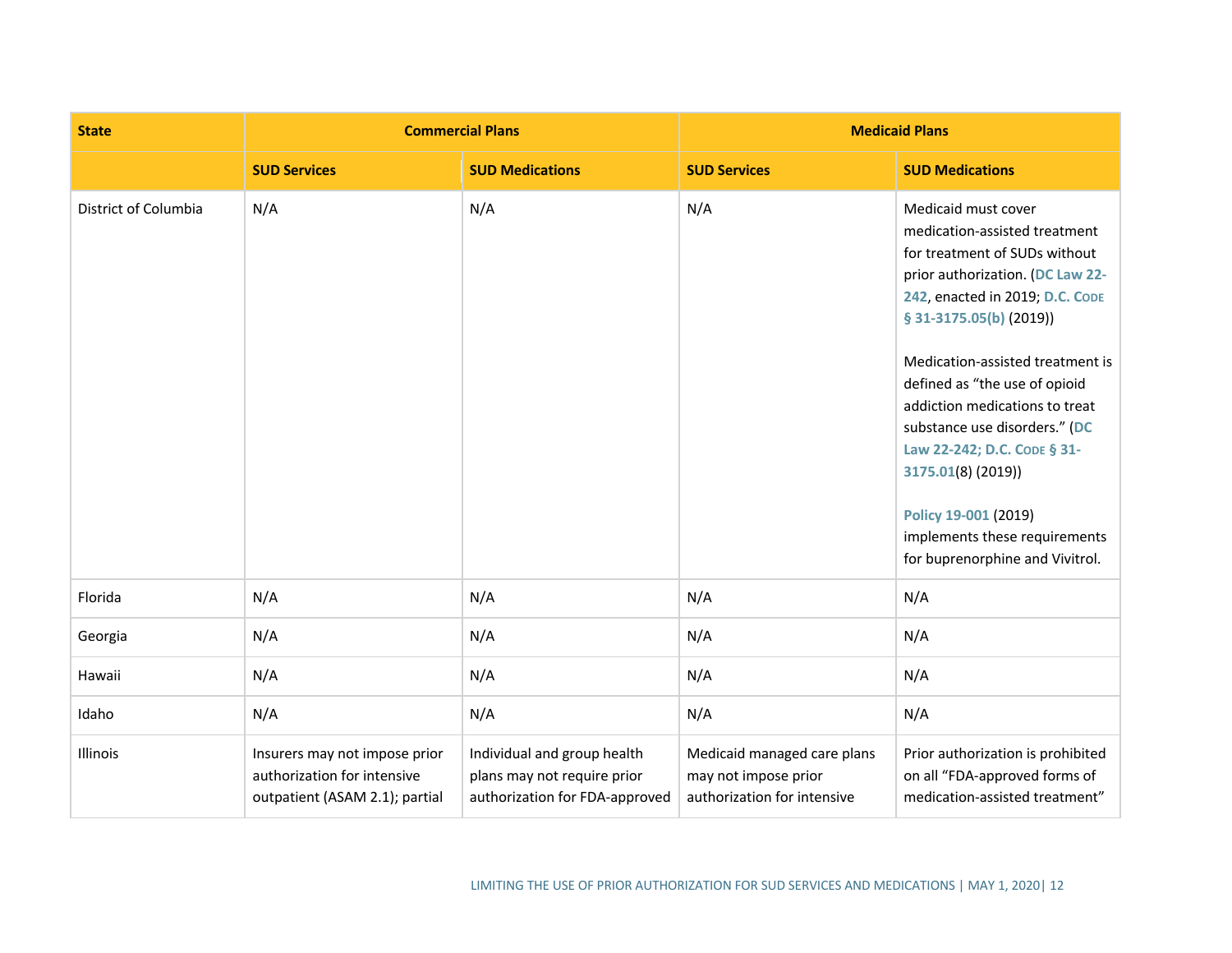| <b>State</b> | <b>Commercial Plans</b>                                                                                                                                                                                                                                |                                                                                                                      | <b>Medicaid Plans</b>                                                                                                                                                                                                                                                       |                                                                                                                                                                                                                                                                                                                                          |
|--------------|--------------------------------------------------------------------------------------------------------------------------------------------------------------------------------------------------------------------------------------------------------|----------------------------------------------------------------------------------------------------------------------|-----------------------------------------------------------------------------------------------------------------------------------------------------------------------------------------------------------------------------------------------------------------------------|------------------------------------------------------------------------------------------------------------------------------------------------------------------------------------------------------------------------------------------------------------------------------------------------------------------------------------------|
|              | <b>SUD Services</b>                                                                                                                                                                                                                                    | <b>SUD Medications</b>                                                                                               | <b>SUD Services</b>                                                                                                                                                                                                                                                         | <b>SUD Medications</b>                                                                                                                                                                                                                                                                                                                   |
|              | hospitalization (ASAM 2.5);<br>residential (ASAM 3.1, 3.3 and<br>3.5); inpatient (ASAM 3.7) and<br>opioid maintenance therapy.<br>Providers must notify the<br>health plan of treatment<br>initiation. (215 ILL. COMP. STAT.<br>$5/370c(g)(3)$ (2019)) | SUD medications (unless<br>consistent with ASAM<br>requirements). (215 ILL. COMP.<br>STAT. 5/370c(b)(6.5)(a) (2019)) | outpatient (ASAM 2.1); partial<br>hospitalization (ASAM 2.5);<br>residential (ASAM 3.5);<br>inpatient (ASAM 3.7) and<br>opioid maintenance therapy.<br>Providers must notify the<br>health plan of treatment<br>initiation. (215 ILL. COMP. STAT.<br>$5/370c(g)(3)$ (2019)) | for alcohol dependence or<br>opioid dependence in Medicaid<br>fee-for-service and Medicaid<br>Managed Care. (305 ILL. COMP.<br>STAT. 5/5-5 (2015))                                                                                                                                                                                       |
| Indiana      | N/A                                                                                                                                                                                                                                                    | N/A                                                                                                                  | N/A                                                                                                                                                                                                                                                                         | N/A                                                                                                                                                                                                                                                                                                                                      |
| lowa         | N/A                                                                                                                                                                                                                                                    | N/A                                                                                                                  | N/A                                                                                                                                                                                                                                                                         | Medicaid fee-for-service and<br>Medicaid managed care must<br>cover at least one form of<br>methadone, buprenorphine,<br>naloxone, buprenorphine/<br>naloxone, and naltrexone<br>without prior authorization. (HF<br>623, signed May 1, 2019, with<br>no effective date for the<br>promulgation of regulations to<br>implement standard) |
| Kansas       | N/A                                                                                                                                                                                                                                                    | N/A                                                                                                                  | N/A                                                                                                                                                                                                                                                                         | N/A                                                                                                                                                                                                                                                                                                                                      |
| Kentucky     | N/A                                                                                                                                                                                                                                                    | N/A                                                                                                                  | N/A                                                                                                                                                                                                                                                                         | N/A                                                                                                                                                                                                                                                                                                                                      |
| Louisiana    | N/A                                                                                                                                                                                                                                                    | N/A                                                                                                                  | N/A                                                                                                                                                                                                                                                                         | N/A                                                                                                                                                                                                                                                                                                                                      |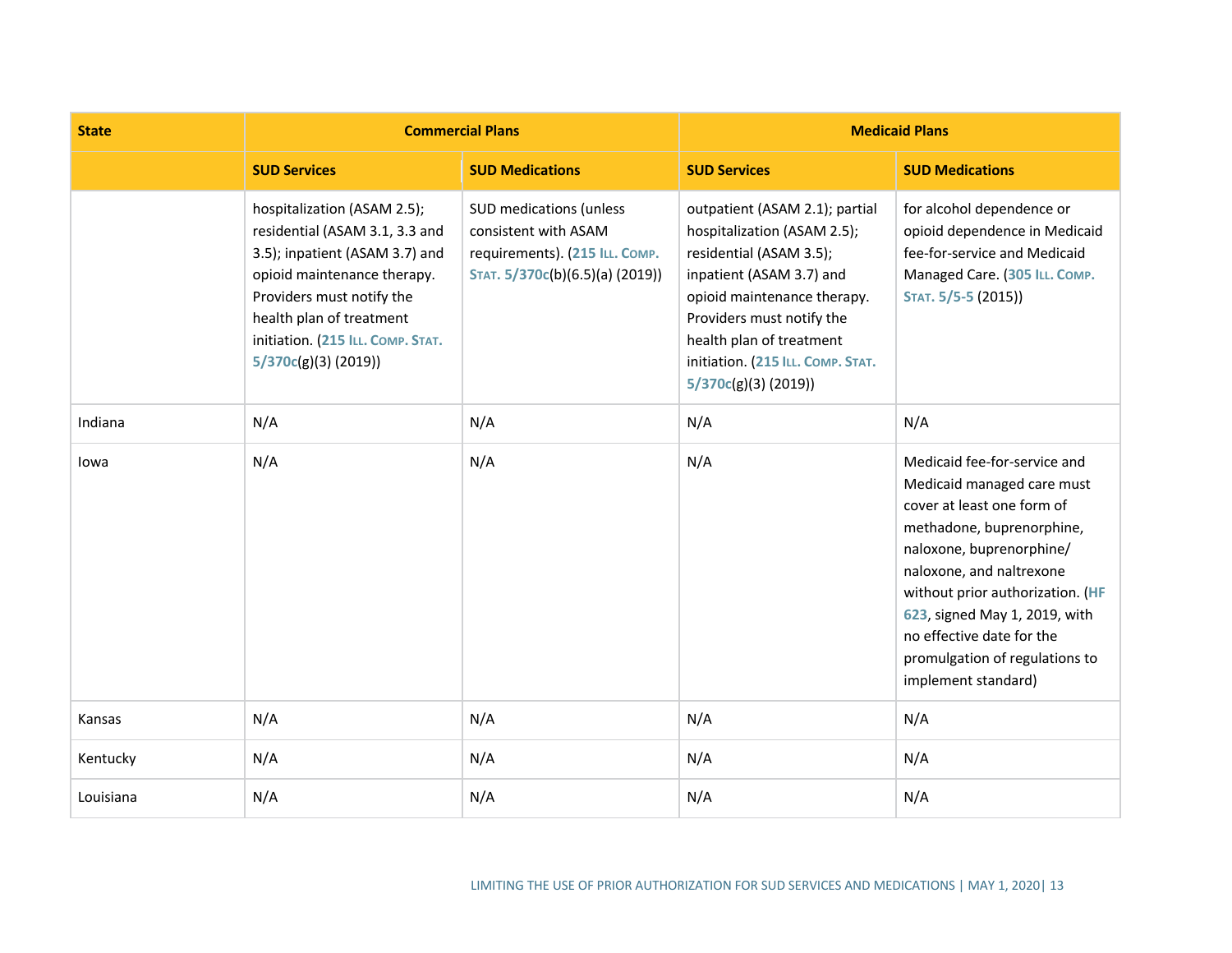| <b>State</b> | <b>Commercial Plans</b>                                                                                                                                                                                                                                                                                                                             |                                                                                                                                                                                                                                                                                                                                                                                                                                   | <b>Medicaid Plans</b>                                                                                                                                                                                                                                                                                                                                            |                                                                                                                                                                                                                                                                                                                                                                                                                      |
|--------------|-----------------------------------------------------------------------------------------------------------------------------------------------------------------------------------------------------------------------------------------------------------------------------------------------------------------------------------------------------|-----------------------------------------------------------------------------------------------------------------------------------------------------------------------------------------------------------------------------------------------------------------------------------------------------------------------------------------------------------------------------------------------------------------------------------|------------------------------------------------------------------------------------------------------------------------------------------------------------------------------------------------------------------------------------------------------------------------------------------------------------------------------------------------------------------|----------------------------------------------------------------------------------------------------------------------------------------------------------------------------------------------------------------------------------------------------------------------------------------------------------------------------------------------------------------------------------------------------------------------|
|              | <b>SUD Services</b>                                                                                                                                                                                                                                                                                                                                 | <b>SUD Medications</b>                                                                                                                                                                                                                                                                                                                                                                                                            | <b>SUD Services</b>                                                                                                                                                                                                                                                                                                                                              | <b>SUD Medications</b>                                                                                                                                                                                                                                                                                                                                                                                               |
| Maine        | Prior authorization is<br>prohibited for at least one<br>medication in each therapeutic<br>class of MAT medications for<br>OUD and for MAT for OUD for<br>pregnant women (medications<br>+ counseling). MAT includes<br>counseling. (SP 218-LD705,<br>signed by Governor on June 13,<br>2019; ME. REV. STAT. ANN. tit. 24-<br>A, § 4304, sub § 2-A) | Prior authorization is<br>prohibited for at least one<br>medication in each therapeutic<br>class of MAT medications for<br>OUD and for MAT for OUD for<br>pregnant women (medications<br>+ counseling). MAT includes<br>counseling. (SP 218-LD705,<br>signed by Governor on June 13,<br>2019; ME. REV. STAT. ANN. tit. 24-<br>A, § 4304, sub § 2-A)                                                                               | Prior authorization is<br>prohibited for intensive<br>outpatient therapy services for<br>a diagnosis of OUD and for<br>intensive outpatient therapy<br>services for a diagnosis of OUD<br>for pregnant women. (HP 1378,<br>signed by Governor on March<br>18, 2020 and effective June 16,<br>2020. To be codified at ME. REV.<br>STAT. ANN. tit. 22, § 3174-EEE) | Prior authorization is prohibited<br>for at least one drug in each<br>therapeutic class of medication<br>used for medication-assisted<br>treatment (MAT) for OUD and<br>for any MAT for OUD for<br>pregnant women. MAT includes<br>medications and counseling. (HP<br>1378, signed by Governor on<br>March 18, 2020 and effective<br>June 16, 2020. To be codified at<br>ME. REV. STAT. ANN. tit. 22, §<br>3174-EEE) |
| Maryland     | N/A                                                                                                                                                                                                                                                                                                                                                 | Individual and group plans may<br>not require prior authorization<br>for buprenorphine,<br>methadone, and naltrexone<br>when used for OUD treatment.<br>(HB 887, signed in 2017; MD.<br>CODE ANN., INS. § 15-851).<br>Individual and group health<br>plans must cover at least one<br>opioid overdose reversal<br>medication without prior<br>authorization. (HB 1329/SB<br>967, signed in 2017; MD. CODE<br>ANN., INS. § 15-850) | N/A                                                                                                                                                                                                                                                                                                                                                              | N/A                                                                                                                                                                                                                                                                                                                                                                                                                  |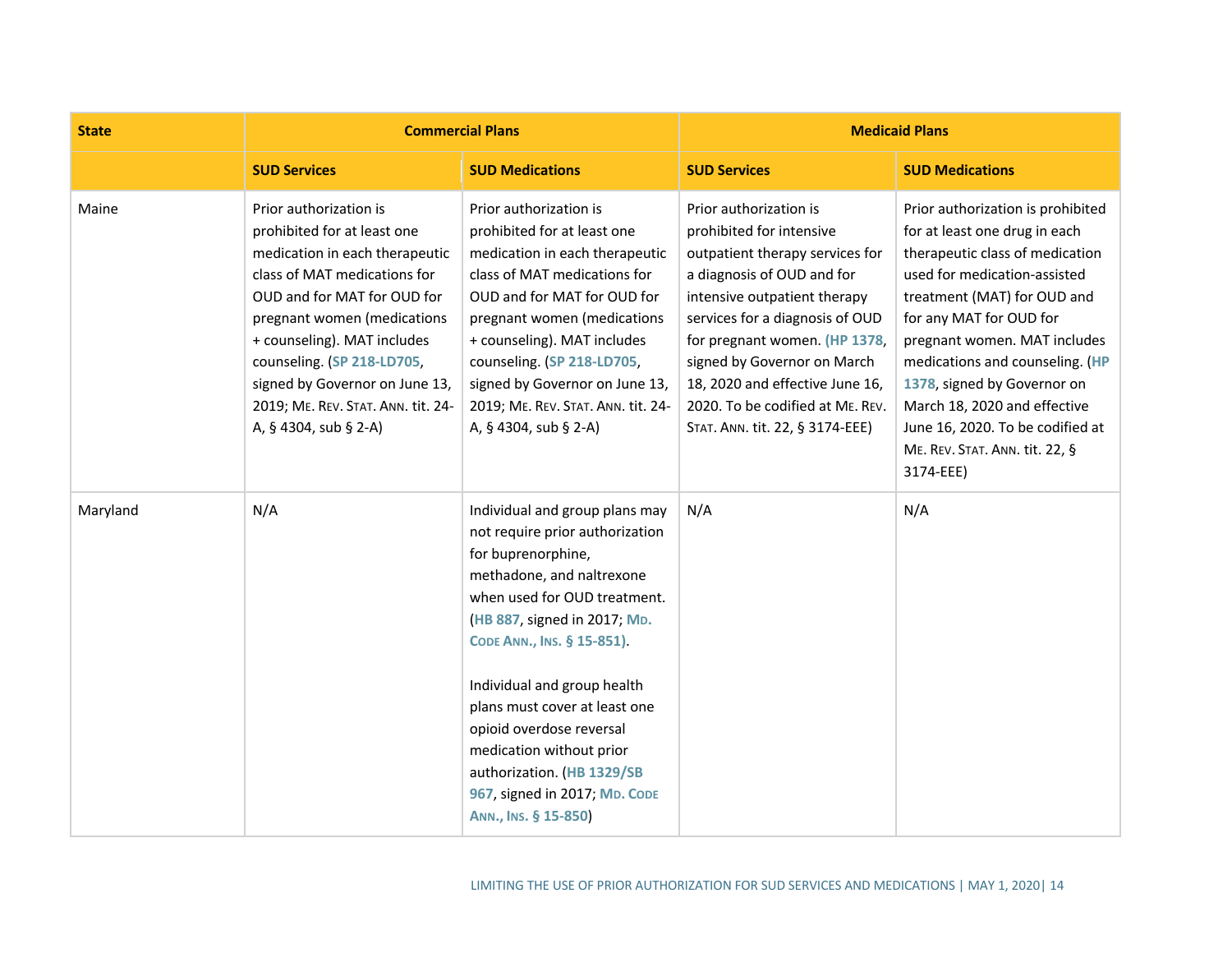| <b>State</b>  | <b>Commercial Plans</b>                                                                                                                                                                                                                                                                                                                                                                                                                                                                                                                                                                                                                                                                                                                                                                                                                                                                      |                        | <b>Medicaid Plans</b>                                                                                                                                                                                                                                                                                                   |                        |
|---------------|----------------------------------------------------------------------------------------------------------------------------------------------------------------------------------------------------------------------------------------------------------------------------------------------------------------------------------------------------------------------------------------------------------------------------------------------------------------------------------------------------------------------------------------------------------------------------------------------------------------------------------------------------------------------------------------------------------------------------------------------------------------------------------------------------------------------------------------------------------------------------------------------|------------------------|-------------------------------------------------------------------------------------------------------------------------------------------------------------------------------------------------------------------------------------------------------------------------------------------------------------------------|------------------------|
|               | <b>SUD Services</b>                                                                                                                                                                                                                                                                                                                                                                                                                                                                                                                                                                                                                                                                                                                                                                                                                                                                          | <b>SUD Medications</b> | <b>SUD Services</b>                                                                                                                                                                                                                                                                                                     | <b>SUD Medications</b> |
| Massachusetts | Insurers (including state<br>employee health plans) may<br>not impose prior authorization<br>or utilization review for up to 7<br>days on acute treatment<br>services and clinical<br>stabilization services. (MASS.<br><b>GEN. LAWS ch. 32A § 17N</b><br>(2016); MASS. GEN. LAWS ch. 175<br>§ 47GG (2016); MASS. GEN. LAWS<br>ch. 176A § 8II (2016); MASS.<br>GEN. LAWS ch. 176B § 4// (2016);<br>MASS. GEN. LAWS ch. 176G §<br>4AA (2016))<br>Insurers may not require prior<br>authorization for substance use<br>treatment (early intervention<br>services, evaluations, MAT,<br>intensive outpatient, partial<br>hospitalization, residential and<br>inpatient) provided by state<br>certified/licensed providers.<br><b>MASS. GEN. LAWS ch. 32A §</b><br>17M (2016); MASS. GEN. LAWS<br>ch. 175 § 47FF (2016); MASS.<br><b>GEN. LAWS ch. 176A § 8HH</b><br>(2016); MASS. GEN. LAWS ch. | N/A                    | Medicaid managed care<br>organizations may not impose<br>prior authorization on acute<br>treatment services, clinical<br>stabilization services or SUD<br>evaluations; utilization review<br>may not be initiated for up to 7<br>days on clinical stabilization<br>services. (MASS. GEN. LAWS ch.<br>118E § 10H (2016)) | N/A                    |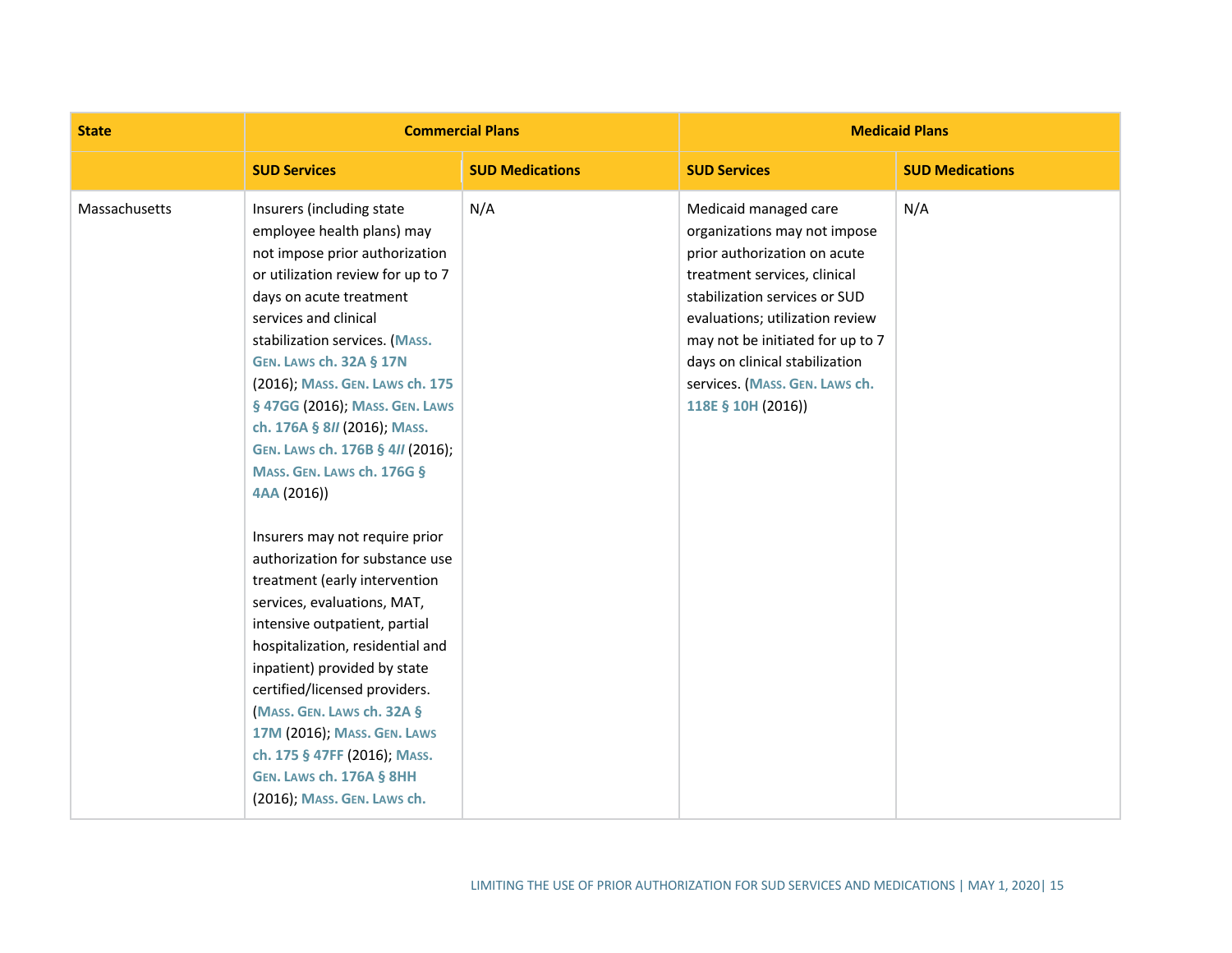| <b>State</b> | <b>Commercial Plans</b>                                     |                                                                                                                                                                                                                                                                                                                                                                       | <b>Medicaid Plans</b> |                                                                                                                                                                                                                                                                                                                                                                                                                            |
|--------------|-------------------------------------------------------------|-----------------------------------------------------------------------------------------------------------------------------------------------------------------------------------------------------------------------------------------------------------------------------------------------------------------------------------------------------------------------|-----------------------|----------------------------------------------------------------------------------------------------------------------------------------------------------------------------------------------------------------------------------------------------------------------------------------------------------------------------------------------------------------------------------------------------------------------------|
|              | <b>SUD Services</b>                                         | <b>SUD Medications</b>                                                                                                                                                                                                                                                                                                                                                | <b>SUD Services</b>   | <b>SUD Medications</b>                                                                                                                                                                                                                                                                                                                                                                                                     |
|              | 176B § 4HH (2016); MASS. GEN.<br>Laws ch. 176G § 4Z (2016)) |                                                                                                                                                                                                                                                                                                                                                                       |                       |                                                                                                                                                                                                                                                                                                                                                                                                                            |
| Michigan     | N/A                                                         | N/A                                                                                                                                                                                                                                                                                                                                                                   | N/A                   | N/A                                                                                                                                                                                                                                                                                                                                                                                                                        |
| Minnesota    | N/A                                                         | N/A                                                                                                                                                                                                                                                                                                                                                                   | N/A                   | N/A                                                                                                                                                                                                                                                                                                                                                                                                                        |
| Mississippi  | N/A                                                         | N/A                                                                                                                                                                                                                                                                                                                                                                   | N/A                   | N/A                                                                                                                                                                                                                                                                                                                                                                                                                        |
| Missouri     | N/A                                                         | Health plans must cover<br>buprenorphine tablets,<br>methadone, naloxone,<br>extended-release injectable<br>naltrexone and<br>buprenorphine/naloxone<br>combination (and these<br>dispensed when through an<br>opioid treatment program),<br>without prior authorization. (SB<br>514, signed by Governor on<br>July 11, 2019); Mo. REV. STAT. §<br>191.1165(3)(2019)) | N/A                   | The MO HealthNet program<br>shall cover on its preferred drug<br>list (PDL): buprenorphine<br>tablets, methadone, naloxone,<br>extended-release injectable<br>naltrexone and<br>buprenorphine/naloxone<br>combination. The PDL must<br>include all current and new FDA-<br>approved formulations and<br>medications. (SB 514, signed by<br>Governor on July 11, 2019; Mo.<br>REV. STAT. § 191.1165(6) (2019)) <sup>1</sup> |
| Montana      | N/A                                                         | Health plans may not impose<br>prior authorization on "an oral                                                                                                                                                                                                                                                                                                        | N/A                   | N/A                                                                                                                                                                                                                                                                                                                                                                                                                        |

<sup>&</sup>lt;sup>1</sup> The legislation does not explicitly prohibit or limit prior authorization for these medications, and the Missouri PDL lists medications that both require and do not require prior authorization. Additional guidance from MO HealthNet is needed to determine whether all forms of the listed medications are exempt from prior authorization. For purposes of this analysis, Missouri is counted as limiting prior authorization for SUD medications in Medicaid, as some medications on the PDL do not require authorization.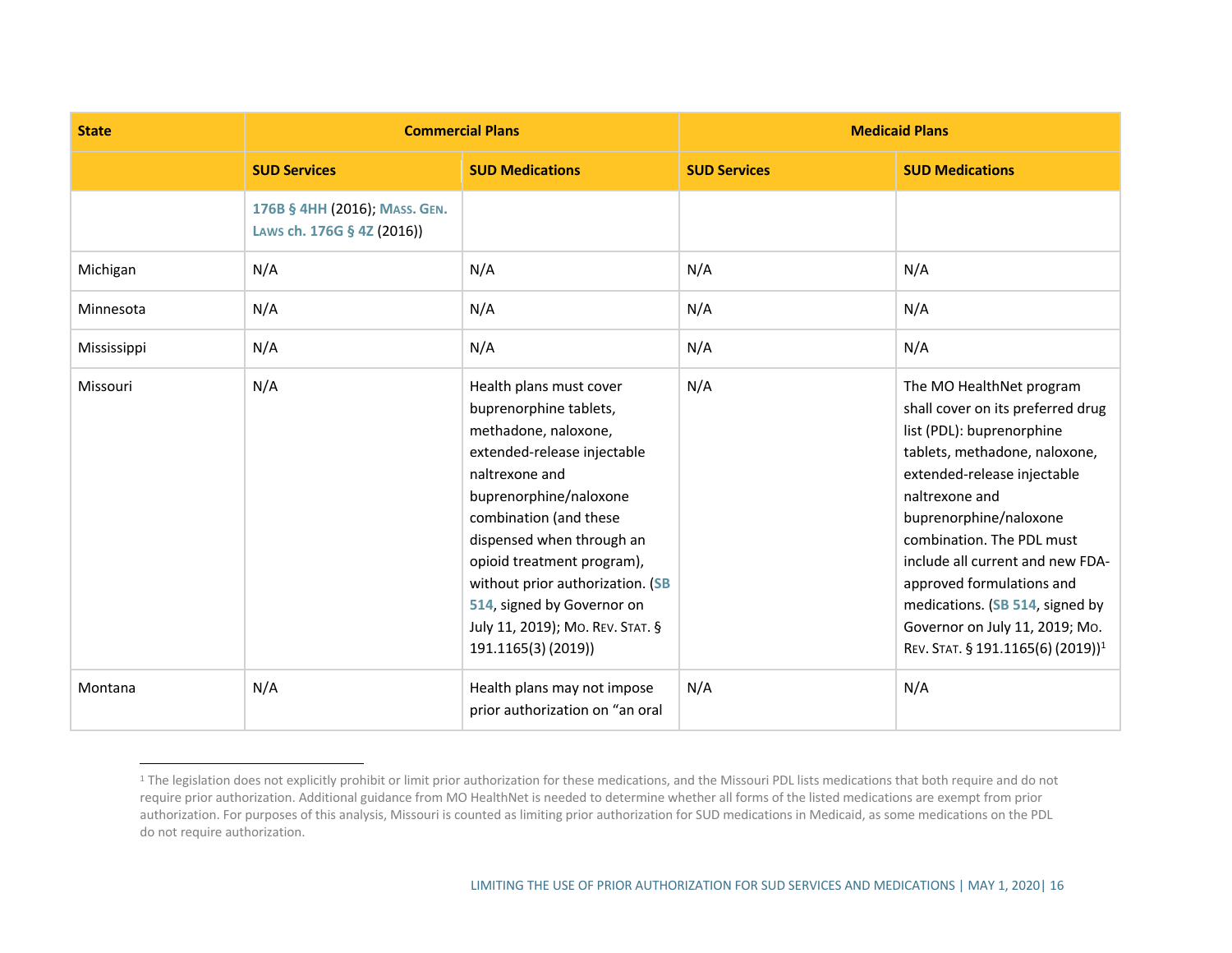| <b>State</b>  | <b>Commercial Plans</b>                                                                                                                                                                                                                                                                                                                                                                                                                                                                                                                                                                               |                                                                                                                                                                                                       | <b>Medicaid Plans</b> |                        |
|---------------|-------------------------------------------------------------------------------------------------------------------------------------------------------------------------------------------------------------------------------------------------------------------------------------------------------------------------------------------------------------------------------------------------------------------------------------------------------------------------------------------------------------------------------------------------------------------------------------------------------|-------------------------------------------------------------------------------------------------------------------------------------------------------------------------------------------------------|-----------------------|------------------------|
|               | <b>SUD Services</b>                                                                                                                                                                                                                                                                                                                                                                                                                                                                                                                                                                                   | <b>SUD Medications</b>                                                                                                                                                                                | <b>SUD Services</b>   | <b>SUD Medications</b> |
|               |                                                                                                                                                                                                                                                                                                                                                                                                                                                                                                                                                                                                       | therapy prescription used to<br>treat opioid use disorder." (HB<br>555, signed by Governor on<br>May 10, 2019; MONT. CODE ANN.<br>§ 33-32-215(8) (2019))                                              |                       |                        |
| Nebraska      | N/A                                                                                                                                                                                                                                                                                                                                                                                                                                                                                                                                                                                                   | N/A                                                                                                                                                                                                   | N/A                   | N/A                    |
| Nevada        | N/A                                                                                                                                                                                                                                                                                                                                                                                                                                                                                                                                                                                                   | N/A                                                                                                                                                                                                   | N/A                   | N/A                    |
| New Hampshire | When SUD services are<br>covered, managed care plans<br>may not require prior<br>authorization for the first two<br>outpatient visits in an episode<br>of care for SUD. Prior<br>authorization cannot be<br>required for the first 24 hours<br>of inpatient withdrawal<br>management and clinical<br>stabilization services when the<br>patient meets ASAM Criteria<br>and the provider notifies the<br>plan, unless the managed care<br>plan has a 24-hour hotline<br>staffed by a medical clinician or<br>licensed alcohol and drug<br>counselor to make the medical<br>necessity determination and | When SUD services are<br>covered, carriers may only<br>require prior authorization for<br>medication-assisted treatment<br>once every 12 months. (N.H.<br><b>REV. STAT. ANN. § 420-J:18</b><br>(2017) | N/A                   | N/A                    |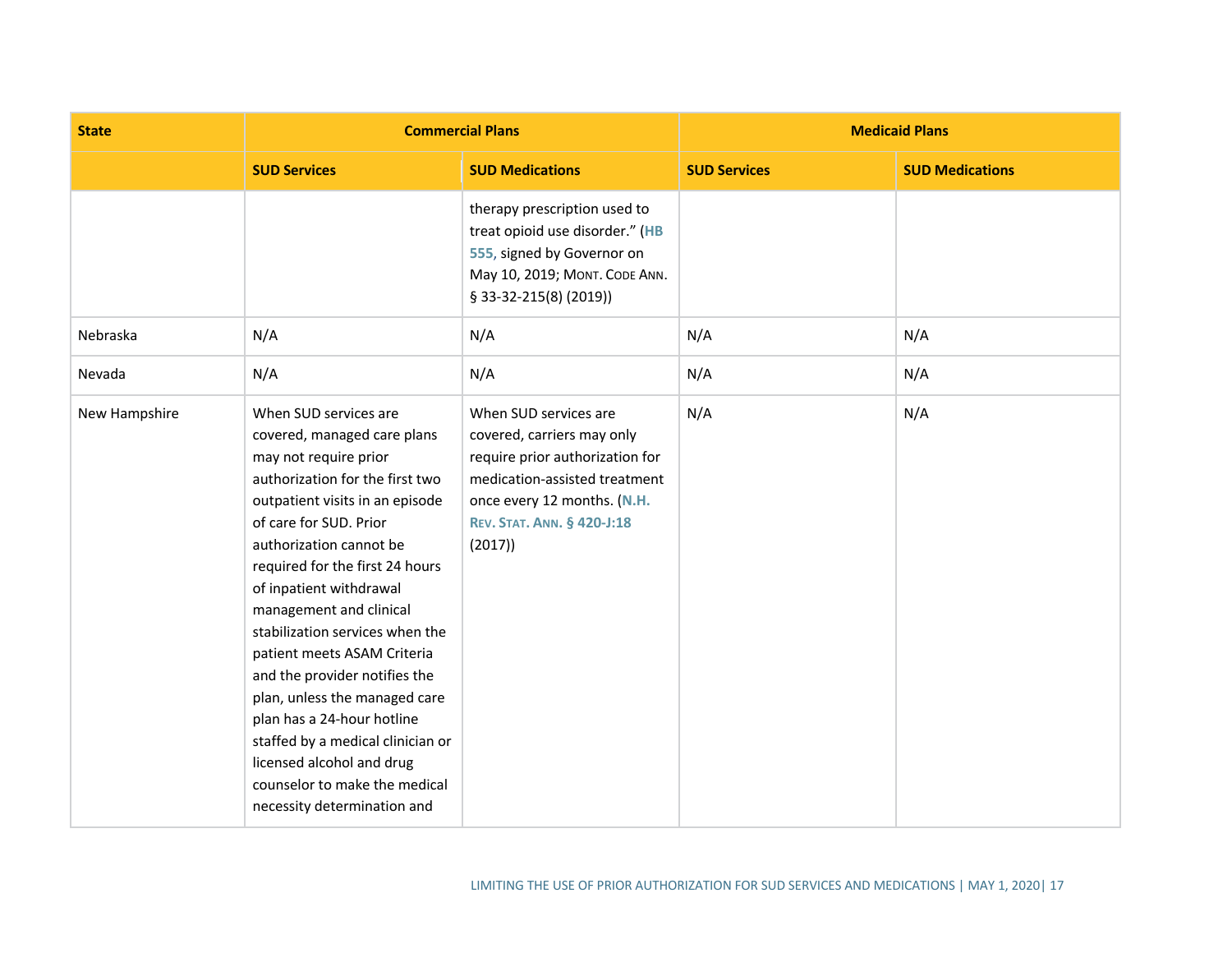| <b>State</b> | <b>Commercial Plans</b>                                                                                                                                                                                                                                                                                                                                                                                                                                                                                                                                                                                                                                                                                                                                                                                           |                                                                                                                                                                                                                                                                                                                                                            | <b>Medicaid Plans</b> |                                                                                                                                                                                                                                                                                                                                                          |
|--------------|-------------------------------------------------------------------------------------------------------------------------------------------------------------------------------------------------------------------------------------------------------------------------------------------------------------------------------------------------------------------------------------------------------------------------------------------------------------------------------------------------------------------------------------------------------------------------------------------------------------------------------------------------------------------------------------------------------------------------------------------------------------------------------------------------------------------|------------------------------------------------------------------------------------------------------------------------------------------------------------------------------------------------------------------------------------------------------------------------------------------------------------------------------------------------------------|-----------------------|----------------------------------------------------------------------------------------------------------------------------------------------------------------------------------------------------------------------------------------------------------------------------------------------------------------------------------------------------------|
|              | <b>SUD Services</b>                                                                                                                                                                                                                                                                                                                                                                                                                                                                                                                                                                                                                                                                                                                                                                                               | <b>SUD Medications</b>                                                                                                                                                                                                                                                                                                                                     | <b>SUD Services</b>   | <b>SUD Medications</b>                                                                                                                                                                                                                                                                                                                                   |
|              | assist with level of care<br>placement. Prior authorization<br>must be provided within 6<br>hours. (N.H. REV. STAT. ANN. §<br>420-J:17(I-III) (2017))                                                                                                                                                                                                                                                                                                                                                                                                                                                                                                                                                                                                                                                             |                                                                                                                                                                                                                                                                                                                                                            |                       |                                                                                                                                                                                                                                                                                                                                                          |
| New Jersey   | Insurers may not require prior<br>authorization for inpatient and<br>outpatient SUD services for the<br>first 180 days or visits of<br>treatment during a year.<br>Carriers are required to provide<br>28 days of inpatient treatment<br>without retrospective or<br>concurrent review and 28 days<br>of intensive outpatient and<br>partial hospitalization without<br>any retrospective review. (N.J.<br>STAT. ANN. §§ 17:48-6nn(b), (d),<br>$(e)(1)$ , $(f)(1)$ ; 17B:26-2.1hh(b),<br>(e)(1), (f)(1); 17B:27-46.1nn(b),<br>(e)(1), (f)(1); 17B:27A-7.21(b),<br>(d), (e)(1), (f)(1); 17B:27A-<br>$19.25(b)$ , (d), (e)(1), (f)(1);<br>17:48A-7kk((b), (d), (e)(1),<br>$(f)(1); 17:48E-35.38(b), (d),$<br>(e)(1), (f)(1); 26:2J-4.39(b), (d),<br>(e)(1), (f)(1); 52:14-17.29u(b),<br>(d), (e)(1), (f)(1); 52:14- | Insurers may not require prior<br>authorization for outpatient<br>medications used to treat SUD.<br>(S3/A3; P.L. 2017, Chapter 28;<br>N.J. STAT. ANN. §§ 17:48-6nn(i);<br>17:48A-7kk(i); 17B:26-2.1hh(i);<br>17B:27A-7.21(i); 17B:27-<br>46.1nn(i); 17B:27A-19.25(i);<br>17:48E-35.38(i); 26:2J-4.39(i);<br>52:14-17.29u(i); 52:14-<br>17.46.6f(i) (2018)) | N/A                   | Medicaid must cover<br>methadone, buprenorphine,<br>naltrexone, combination<br>buprenorphine/naloxone<br>medications and other FDA-<br>approved medications if<br>approved by the Dept. of Human<br>Services, without prior<br>authorization. (A4744, signed by<br>Governor on July 15, 2019;<br>effective Oct. 15, 2019; N.J. STAT.<br>ANN. § 30:4D-6m) |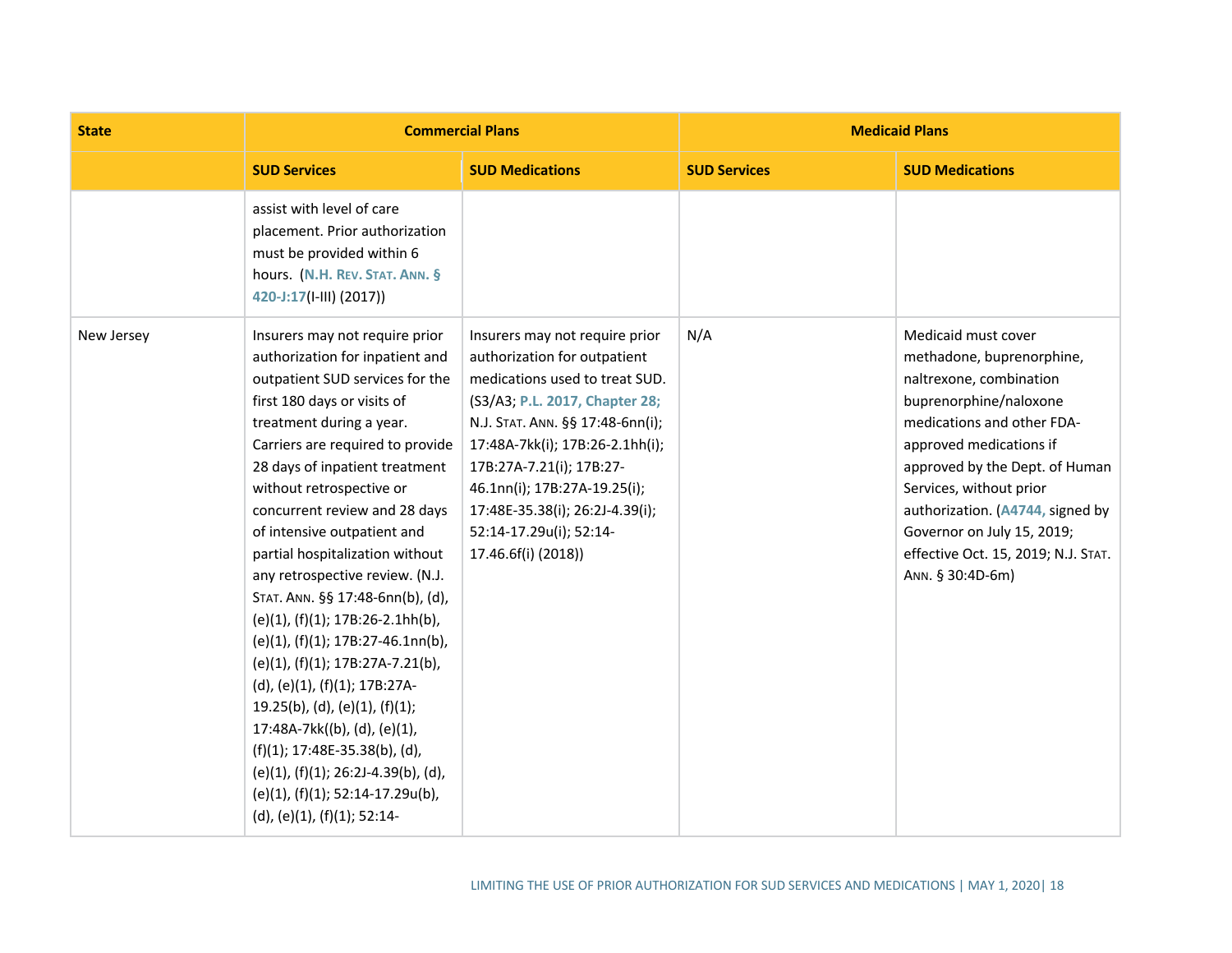| <b>State</b> | <b>Commercial Plans</b>                                                                                                                                                                                                                                                                                                                                                                                                                                                                                                                                                                                                                                                                                                              |                                                                                                                                                                                                                                                                                                                                                                                              | <b>Medicaid Plans</b> |                                                                                                                                                                                                                                                                                                                                                                                                                                                                                                                                                                                                                                                                                                                           |
|--------------|--------------------------------------------------------------------------------------------------------------------------------------------------------------------------------------------------------------------------------------------------------------------------------------------------------------------------------------------------------------------------------------------------------------------------------------------------------------------------------------------------------------------------------------------------------------------------------------------------------------------------------------------------------------------------------------------------------------------------------------|----------------------------------------------------------------------------------------------------------------------------------------------------------------------------------------------------------------------------------------------------------------------------------------------------------------------------------------------------------------------------------------------|-----------------------|---------------------------------------------------------------------------------------------------------------------------------------------------------------------------------------------------------------------------------------------------------------------------------------------------------------------------------------------------------------------------------------------------------------------------------------------------------------------------------------------------------------------------------------------------------------------------------------------------------------------------------------------------------------------------------------------------------------------------|
|              | <b>SUD Services</b>                                                                                                                                                                                                                                                                                                                                                                                                                                                                                                                                                                                                                                                                                                                  | <b>SUD Medications</b>                                                                                                                                                                                                                                                                                                                                                                       | <b>SUD Services</b>   | <b>SUD Medications</b>                                                                                                                                                                                                                                                                                                                                                                                                                                                                                                                                                                                                                                                                                                    |
|              | 17.46.6f(b), (d), (e)(1), (f)(1)<br>(2018)                                                                                                                                                                                                                                                                                                                                                                                                                                                                                                                                                                                                                                                                                           |                                                                                                                                                                                                                                                                                                                                                                                              |                       |                                                                                                                                                                                                                                                                                                                                                                                                                                                                                                                                                                                                                                                                                                                           |
| New Mexico   | N/A                                                                                                                                                                                                                                                                                                                                                                                                                                                                                                                                                                                                                                                                                                                                  | N/A                                                                                                                                                                                                                                                                                                                                                                                          | N/A                   | N/A                                                                                                                                                                                                                                                                                                                                                                                                                                                                                                                                                                                                                                                                                                                       |
| New York     | Insurers may not impose prior<br>authorization for inpatient<br>treatment in in-network state-<br>certified facilities and may not<br>conduct concurrent review for<br>the first 28 days of treatment.<br>Providers must notify the<br>insurer of the admission and<br>conduct ongoing clinical<br>reviews for medical necessity.<br>(N.Y. Ins. Law §§ 3216(i)(30)(D);<br>3221(l)(6)(D); 4303(k)(4)<br>(2019)<br>Insurers may not impose prior<br>authorization on outpatient,<br>intensive outpatient,<br>outpatient rehabilitation, and<br>opioid treatment in in-network<br>state-certified facilities and<br>may not conduct concurrent<br>review for the first four<br>weeks/28 visits. Providers<br>must notify the insurer of | A plan may not impose prior<br>authorization for an initial or<br>renewal prescription for all<br>buprenorphine products,<br>methadone or long-acting<br>injectable naltrexone for<br>detoxification or maintenance<br>treatment of SUD. (A.2904;<br>signed by Governor on Dec. 31,<br>2019; effective Feb. 29, 2020);<br>N.Y. Ins. Law §§ 3216(i)(31-a);<br>3221(l)(7-a); 4303(l-1) (2020)) | N/A                   | Medicaid managed care and fee-<br>for-service may not require prior<br>authorization for preferred and<br>formulary forms of<br>buprenorphine or injectable<br>naltrexone for detoxification or<br>maintenance treatment for<br>opioid addiction. (N.Y. Soc. SERV.<br>Law § 364-j(26-b) (2019); N.Y.<br>PUB. HEALTH LAW § 273(10)<br>(2019)<br>Medicaid managed care and fee-<br>for-service providers cannot<br>require prior authorization for<br>methadone, when used for<br>opioid use disorder and<br>administered or dispensed in an<br>opioid treatment program. (S.<br>7506-B, signed by Governor on<br>April 3, 2020. To be codified at<br>N.Y. Soc. SERV. LAW § 364-j(26-c);<br>N.Y. PUB. HEALTH LAW § 273(10)) |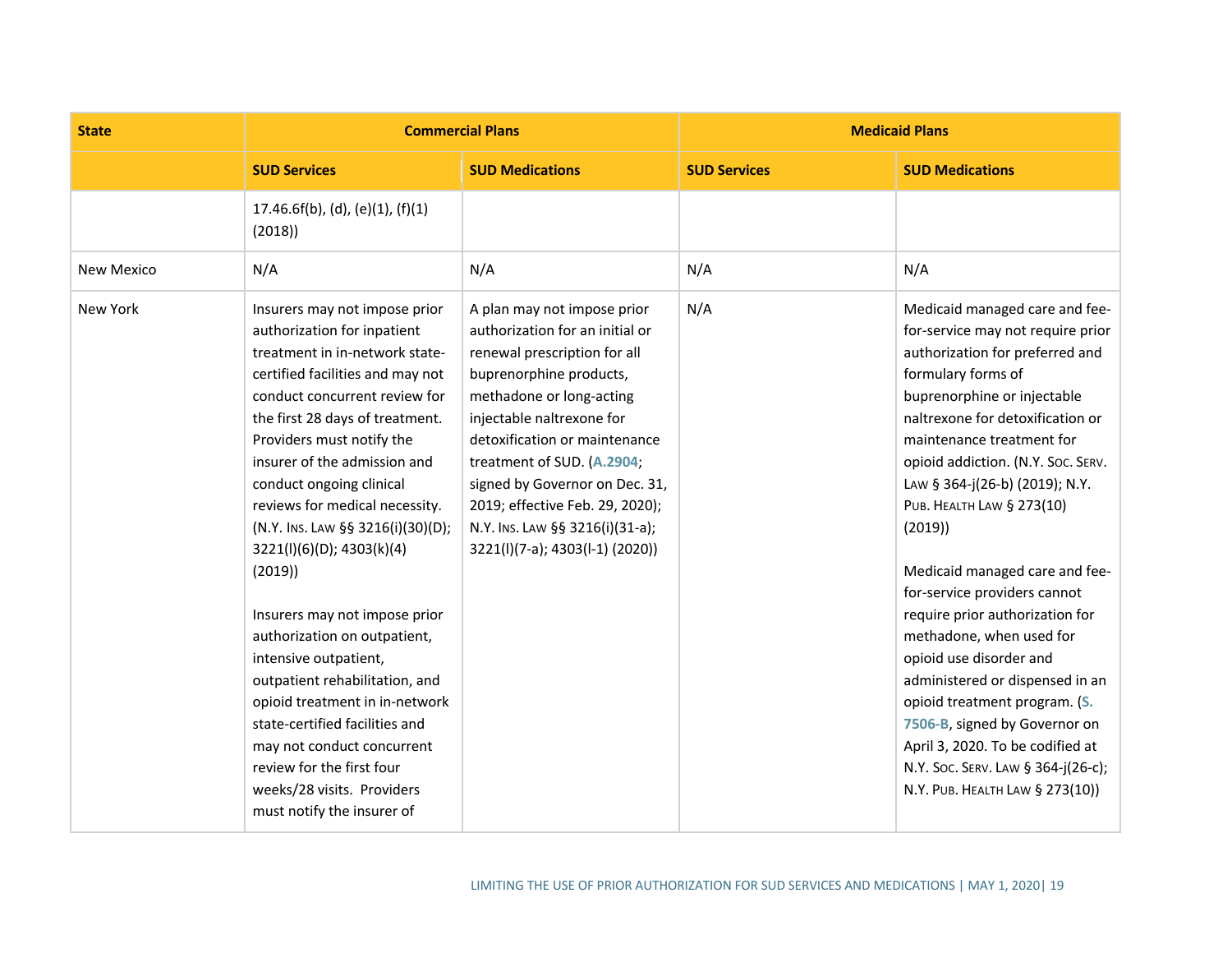| <b>State</b>   | <b>Commercial Plans</b>                                                                                                                                                    |                                                                                                                                                                                   | <b>Medicaid Plans</b> |                                                                                                                                                                                                                                                                                                                                                                                                            |
|----------------|----------------------------------------------------------------------------------------------------------------------------------------------------------------------------|-----------------------------------------------------------------------------------------------------------------------------------------------------------------------------------|-----------------------|------------------------------------------------------------------------------------------------------------------------------------------------------------------------------------------------------------------------------------------------------------------------------------------------------------------------------------------------------------------------------------------------------------|
|                | <b>SUD Services</b>                                                                                                                                                        | <b>SUD Medications</b>                                                                                                                                                            | <b>SUD Services</b>   | <b>SUD Medications</b>                                                                                                                                                                                                                                                                                                                                                                                     |
|                | treatment initiation and<br>perform ongoing clinical<br>assessments for medical<br>necessity. (N.Y. Ins. Law §§<br>3216(i) (31)(E); 3221(l) (7)(E);<br>4303 (I)(5) (2019)) |                                                                                                                                                                                   |                       | Prior authorization is prohibited<br>for opioid dependence agents<br>and opioid antagonists placed<br>on the statewide formulary of<br>preferred drugs for Medicaid<br>managed care plans and fee-for-<br>service providers (unless<br>required by Medicaid's drug use<br>review program). (S. 7506-B,<br>signed by Governor on April 3,<br>2020. To be codified at N.Y. PUB.<br>HEALTH LAW § 273(3)(a-1)) |
| North Carolina | N/A                                                                                                                                                                        | N/A                                                                                                                                                                               | N/A                   | N/A                                                                                                                                                                                                                                                                                                                                                                                                        |
| North Dakota   | N/A                                                                                                                                                                        | N/A                                                                                                                                                                               | N/A                   | N/A                                                                                                                                                                                                                                                                                                                                                                                                        |
| Ohio           | N/A                                                                                                                                                                        | N/A                                                                                                                                                                               | N/A                   | N/A                                                                                                                                                                                                                                                                                                                                                                                                        |
| Oklahoma       | N/A                                                                                                                                                                        | N/A                                                                                                                                                                               | N/A                   | N/A                                                                                                                                                                                                                                                                                                                                                                                                        |
| Oregon         | N/A                                                                                                                                                                        | Health plans may not require<br>prior authorization for<br>medications to treat opioid<br>withdrawal for the first 30 days<br>of treatment. (OR. REV. STAT. §<br>743B.425 (2018)) | N/A                   | Medicaid plans are prohibited<br>from requiring prior<br>authorization for the first 30<br>days of MAT for SUD (including<br>opioid addiction medications),<br>as of Jan. 1, 2020. (HB 2257,<br>signed by Governor on July 23,<br>2019; OR. REV. STAT. §431A.463)                                                                                                                                          |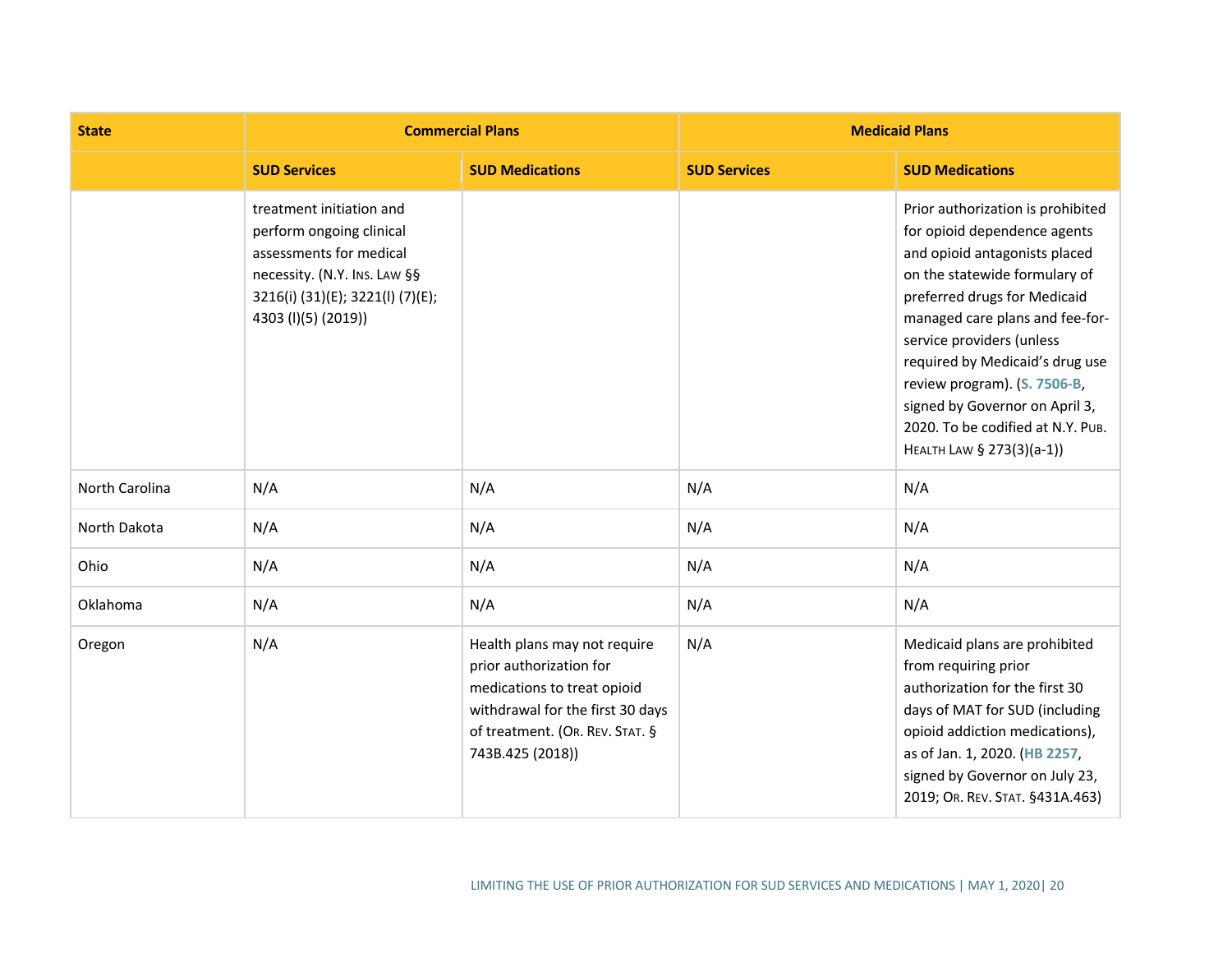| <b>State</b>   | <b>Commercial Plans</b> |                                                                                                                                                                                                                                                                                                                                    | <b>Medicaid Plans</b> |                                                                                                                                                                                                                                                      |
|----------------|-------------------------|------------------------------------------------------------------------------------------------------------------------------------------------------------------------------------------------------------------------------------------------------------------------------------------------------------------------------------|-----------------------|------------------------------------------------------------------------------------------------------------------------------------------------------------------------------------------------------------------------------------------------------|
|                | <b>SUD Services</b>     | <b>SUD Medications</b>                                                                                                                                                                                                                                                                                                             | <b>SUD Services</b>   | <b>SUD Medications</b>                                                                                                                                                                                                                               |
| Pennsylvania   | N/A                     | N/A                                                                                                                                                                                                                                                                                                                                | N/A                   | N/A                                                                                                                                                                                                                                                  |
| Rhode Island   | N/A                     | N/A                                                                                                                                                                                                                                                                                                                                | N/A                   | N/A                                                                                                                                                                                                                                                  |
| South Carolina | N/A                     | N/A                                                                                                                                                                                                                                                                                                                                | N/A                   | N/A                                                                                                                                                                                                                                                  |
| South Dakota   | N/A                     | N/A                                                                                                                                                                                                                                                                                                                                | N/A                   | N/A                                                                                                                                                                                                                                                  |
| Tennessee      | N/A                     | Resolution acknowledging prior<br>authorization requirements are<br>a burden for providers and limit<br>access to care for patients and<br>should be removed for<br>medication-assisted treatment<br>for a substance use disorder. <sup>2</sup><br><b>Senate Joint Resolution 181,</b><br>signed by Governor on April 30,<br>2019) | N/A                   | N/A                                                                                                                                                                                                                                                  |
| Texas          | N/A                     | N/A                                                                                                                                                                                                                                                                                                                                | N/A                   | Medicaid is prohibited from<br>requiring prior authorization for<br>medication-assisted opioid or<br>substance use disorder<br>treatment, including:<br>methadone, buprenorphine, oral<br>buprenorphine/naloxone or<br>naltrexone, "except as needed |

<sup>&</sup>lt;sup>2</sup> For purposes of this analysis, Tennessee is not counted as limiting prior authorization for SUD medications in commercial insurance because a resolution does not require the removal of prior authorization.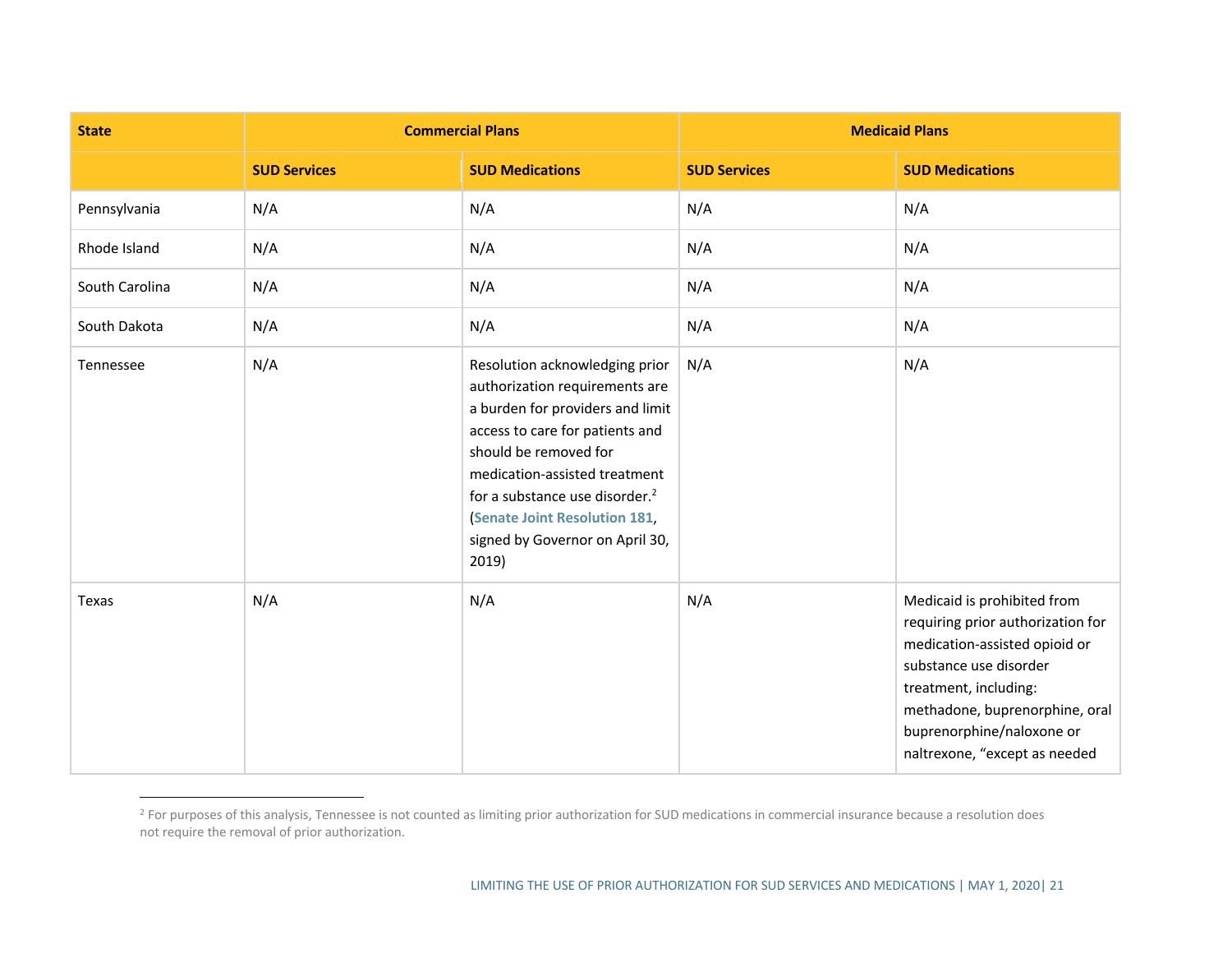| <b>State</b> | <b>Commercial Plans</b>                                                                                                                                                                                                                       |                                                                                                                                                                                                                                                                                         | <b>Medicaid Plans</b> |                                                                                                                                                                                                                  |
|--------------|-----------------------------------------------------------------------------------------------------------------------------------------------------------------------------------------------------------------------------------------------|-----------------------------------------------------------------------------------------------------------------------------------------------------------------------------------------------------------------------------------------------------------------------------------------|-----------------------|------------------------------------------------------------------------------------------------------------------------------------------------------------------------------------------------------------------|
|              | <b>SUD Services</b>                                                                                                                                                                                                                           | <b>SUD Medications</b>                                                                                                                                                                                                                                                                  | <b>SUD Services</b>   | <b>SUD Medications</b>                                                                                                                                                                                           |
|              |                                                                                                                                                                                                                                               |                                                                                                                                                                                                                                                                                         |                       | to minimize the opportunity for<br>fraud, waste, or abuse."<br>Provision expires on Aug. 31,<br>2023. (HB 2174, signed by<br>Governor on June 14, 2019,<br>effective Sept. 1, 2019; Tx. HUM.<br>RES. § 32.03115) |
| Utah         | N/A                                                                                                                                                                                                                                           | N/A                                                                                                                                                                                                                                                                                     | N/A                   | N/A                                                                                                                                                                                                              |
| Vermont      | Health plans may not impose<br>prior authorization on<br>prescription drugs and<br>counseling or behavioral<br>therapies used in medication-<br>assisted treatment. (SB 43,<br>signed May 30, 2019; VT. STAT.<br>ANN. tit. 18, § 4754 (2019)) | Health plans may not impose<br>prior authorization on<br>prescription drugs and<br>counseling or behavioral<br>therapies used in medication-<br>assisted treatment. (SB 43,<br>signed May 30, 2019; VT. STAT.<br>ANN. tit. 18, § 4754 (2019))                                           | N/A                   | N/A                                                                                                                                                                                                              |
| Virginia     | N/A                                                                                                                                                                                                                                           | Plans may not require prior<br>authorization for at least one<br>FDA-approved MAT medication<br>that is covered by the plan,<br>does not exceed label dosage<br>and is prescribed consistent<br>with Board of Medicine<br>regulations. (VA. CODE ANN. §<br>38.2-3407.15:2(B)(12)(2019)) | N/A                   | N/A                                                                                                                                                                                                              |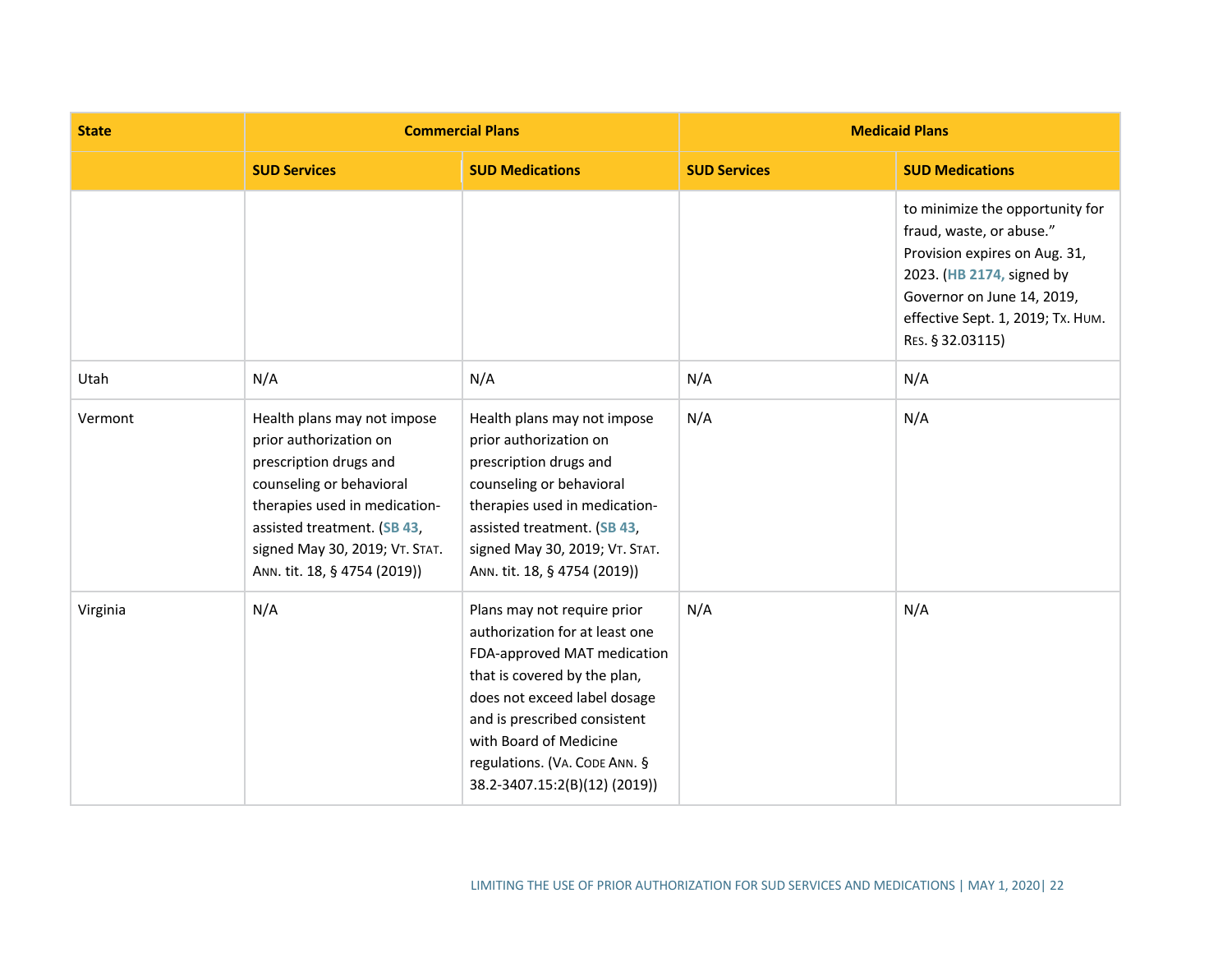| <b>State</b>  | <b>Commercial Plans</b>                                                                                                                                                                                                                                                                                                                                                                                                                                                                                                                                                                                                                                                                                                                                    |                                                                                                                                                                                                                                                                           | <b>Medicaid Plans</b>                                                                                                                                                                                                                                                                                                                                                                                                                                                                                                                                                                                                                                                                                       |                                                                                                                                                                                                                                                                                                   |
|---------------|------------------------------------------------------------------------------------------------------------------------------------------------------------------------------------------------------------------------------------------------------------------------------------------------------------------------------------------------------------------------------------------------------------------------------------------------------------------------------------------------------------------------------------------------------------------------------------------------------------------------------------------------------------------------------------------------------------------------------------------------------------|---------------------------------------------------------------------------------------------------------------------------------------------------------------------------------------------------------------------------------------------------------------------------|-------------------------------------------------------------------------------------------------------------------------------------------------------------------------------------------------------------------------------------------------------------------------------------------------------------------------------------------------------------------------------------------------------------------------------------------------------------------------------------------------------------------------------------------------------------------------------------------------------------------------------------------------------------------------------------------------------------|---------------------------------------------------------------------------------------------------------------------------------------------------------------------------------------------------------------------------------------------------------------------------------------------------|
|               | <b>SUD Services</b>                                                                                                                                                                                                                                                                                                                                                                                                                                                                                                                                                                                                                                                                                                                                        | <b>SUD Medications</b>                                                                                                                                                                                                                                                    | <b>SUD Services</b>                                                                                                                                                                                                                                                                                                                                                                                                                                                                                                                                                                                                                                                                                         | <b>SUD Medications</b>                                                                                                                                                                                                                                                                            |
| Washington    | Health plans and public<br>employee insurance (issued or<br>renewed on or after Jan. 1,<br>2021) may not require prior<br>authorization for withdrawal<br>management services or<br>inpatient or residential SUD<br>treatment services; may not<br>conduct utilization review prior<br>to covering inpatient/<br>residential services for 2<br>business days or withdrawal<br>management for 3 days.<br>(Withdrawal management<br>services means 24-hour<br>medically managed or<br>medically-monitored<br>detoxification, assessment and<br>treatment referral, and may<br>include induction of<br>medications for addiction<br>recovery.) (HB 2642, signed by<br>Governor on April 3, 2020.To<br>be codified at WASH. REV. CODE<br>ANN. §§ 41.05, 48.43) | Health plans and state and<br>school employee plans must<br>cover at least one FDA-<br>approved opioid agonist,<br>antagonist and partial agonist<br>without prior authorization.<br>(effective July 28, 2019; WASH.<br>REV. CODE ANN. §§ 48.43.760;<br>41.05.525 (2019)) | Beginning Jan. 1, 2021,<br>managed care organizations<br>may not require prior<br>authorization for withdrawal<br>management services or<br>inpatient or residential SUD<br>treatment services; may not<br>conduct utilization review prior<br>to covering inpatient/<br>residential services for 2<br>business days or withdrawal<br>management for 3 days.<br>(Withdrawal management<br>services means 24-hour<br>medically managed or<br>medically-monitored<br>detoxification, assessment and<br>treatment referral, and may<br>include induction of<br>medications for addiction<br>recovery.) (HB 2642, signed by<br>Governor on April 3, 2020; to<br>be codified at WASH. REV. CODE<br>ANN. § 71.24) | Upon initiation or renewal of<br>Medicaid managed care plan, a<br>managed health care system<br>may not impose prior<br>authorization on at least one<br>FDA-approved opioid<br>antagonist, agonist and partial<br>agonist. (effective July 28, 2019;<br>WASH. REV. CODE ANN. 74.09.645<br>(2019) |
| West Virginia | N/A                                                                                                                                                                                                                                                                                                                                                                                                                                                                                                                                                                                                                                                                                                                                                        | Plans may not require prior<br>authorization for outpatient<br>prescription drugs to treat SUD.                                                                                                                                                                           | N/A                                                                                                                                                                                                                                                                                                                                                                                                                                                                                                                                                                                                                                                                                                         | N/A                                                                                                                                                                                                                                                                                               |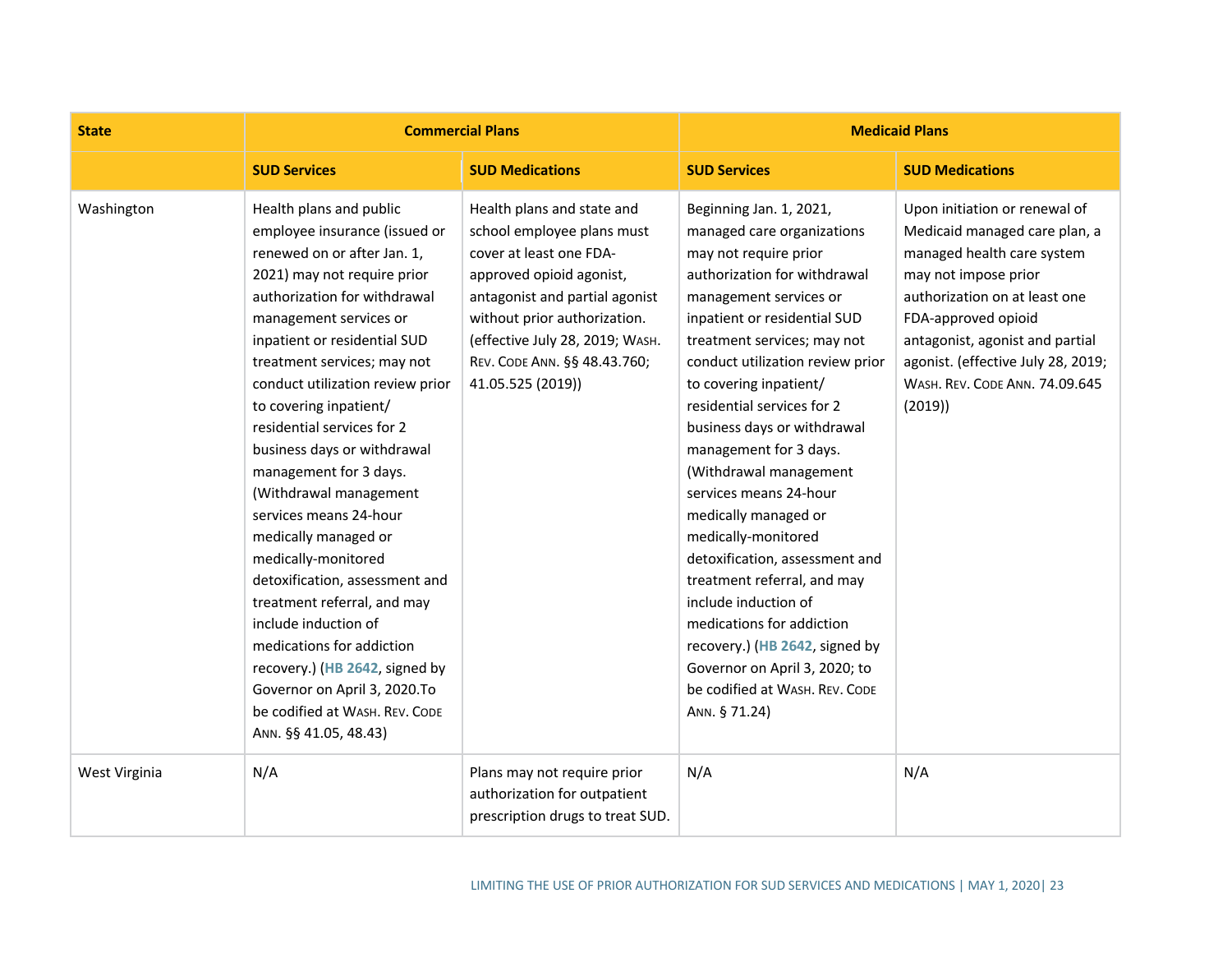| <b>State</b> | <b>Commercial Plans</b> |                                                                                                                                                | <b>Medicaid Plans</b> |                                                                                                                                                                                                                                                                                                                                                                                                                                                                                                                                                                                                                                                                                                                               |
|--------------|-------------------------|------------------------------------------------------------------------------------------------------------------------------------------------|-----------------------|-------------------------------------------------------------------------------------------------------------------------------------------------------------------------------------------------------------------------------------------------------------------------------------------------------------------------------------------------------------------------------------------------------------------------------------------------------------------------------------------------------------------------------------------------------------------------------------------------------------------------------------------------------------------------------------------------------------------------------|
|              | <b>SUD Services</b>     | <b>SUD Medications</b>                                                                                                                         | <b>SUD Services</b>   | <b>SUD Medications</b>                                                                                                                                                                                                                                                                                                                                                                                                                                                                                                                                                                                                                                                                                                        |
|              |                         | (SB 401, signed by Governor on<br>March 27, 2018; W. VA. CODE §§<br>33-15-4r(k); 33-16-3cc(k); 33-<br>24-7r(k); 33-25-8o(k); 33-25A-<br>8r(k); |                       |                                                                                                                                                                                                                                                                                                                                                                                                                                                                                                                                                                                                                                                                                                                               |
| Wisconsin    | N/A                     | N/A                                                                                                                                            | N/A                   | Dept. of Health Services was<br>required to submit a report on<br>the elimination of prior<br>authorization requirements for<br>buprenorphine-containing<br>products, as appropriate,<br>beginning in the 7 <sup>th</sup> month after<br>the date of enactment. (2017<br>Wisconsin Act 262, enacted<br>April 9, 2018; WIS. STAT. §<br>49.45(29z)). A Nov. 1, 2018<br>report required by the<br>legislation found that prior<br>authorization is not required in<br>Medicaid for certain<br>buprenorphine medications<br>(Suboxone and Zubsolv) or for<br>naltrexone and methadone for<br>OUD because of low risk for<br>abuse. The Department requires<br>prior authorization for Bunavail,<br>buprenorphine/naloxone tablets |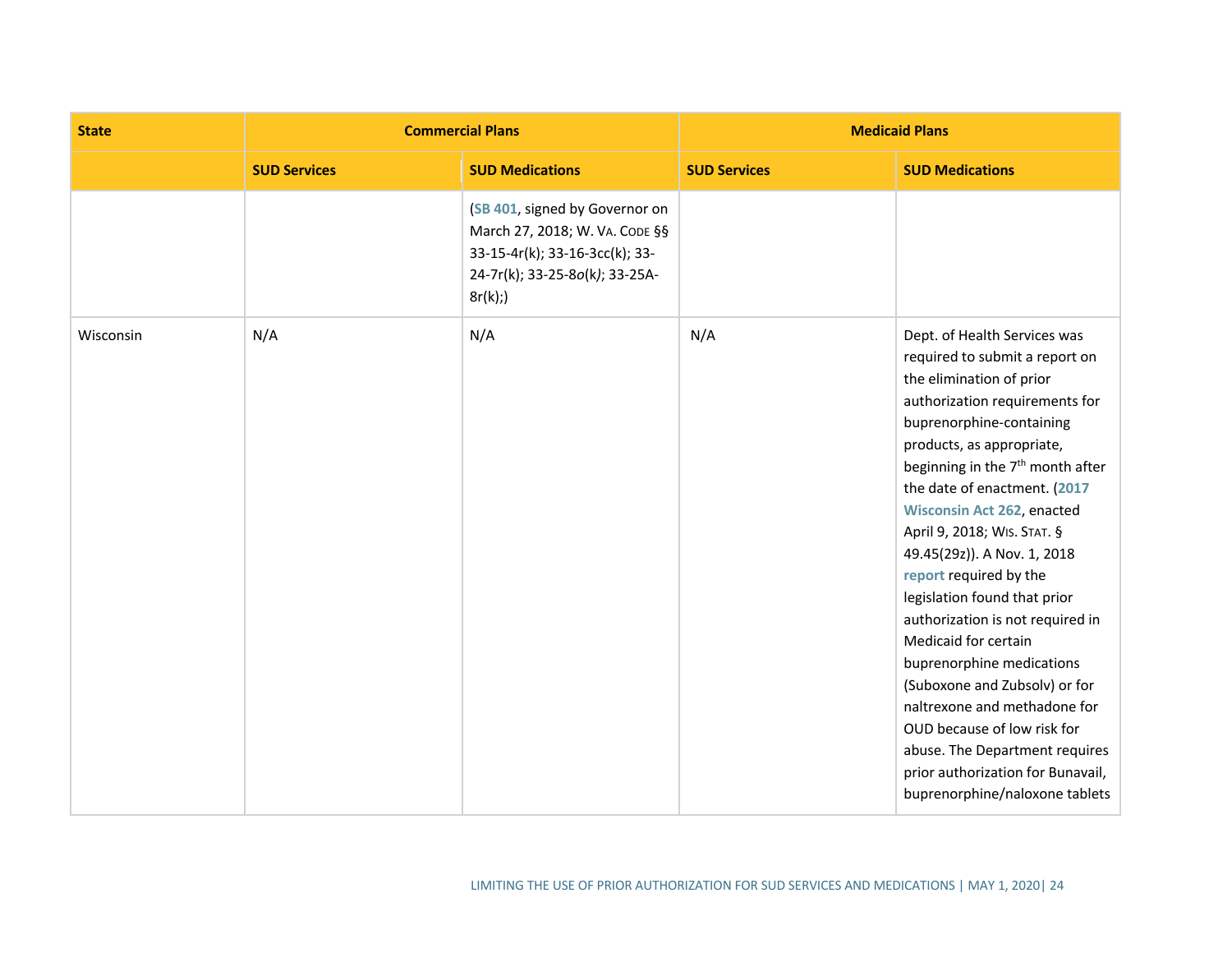| <b>State</b> | <b>Commercial Plans</b> |                        | <b>Medicaid Plans</b> |                                        |
|--------------|-------------------------|------------------------|-----------------------|----------------------------------------|
|              | <b>SUD Services</b>     | <b>SUD Medications</b> | <b>SUD Services</b>   | <b>SUD Medications</b>                 |
|              |                         |                        |                       | and buprenorphine film and<br>tablets. |
| Wyoming      | N/A                     | N/A                    | N/A                   | N/A                                    |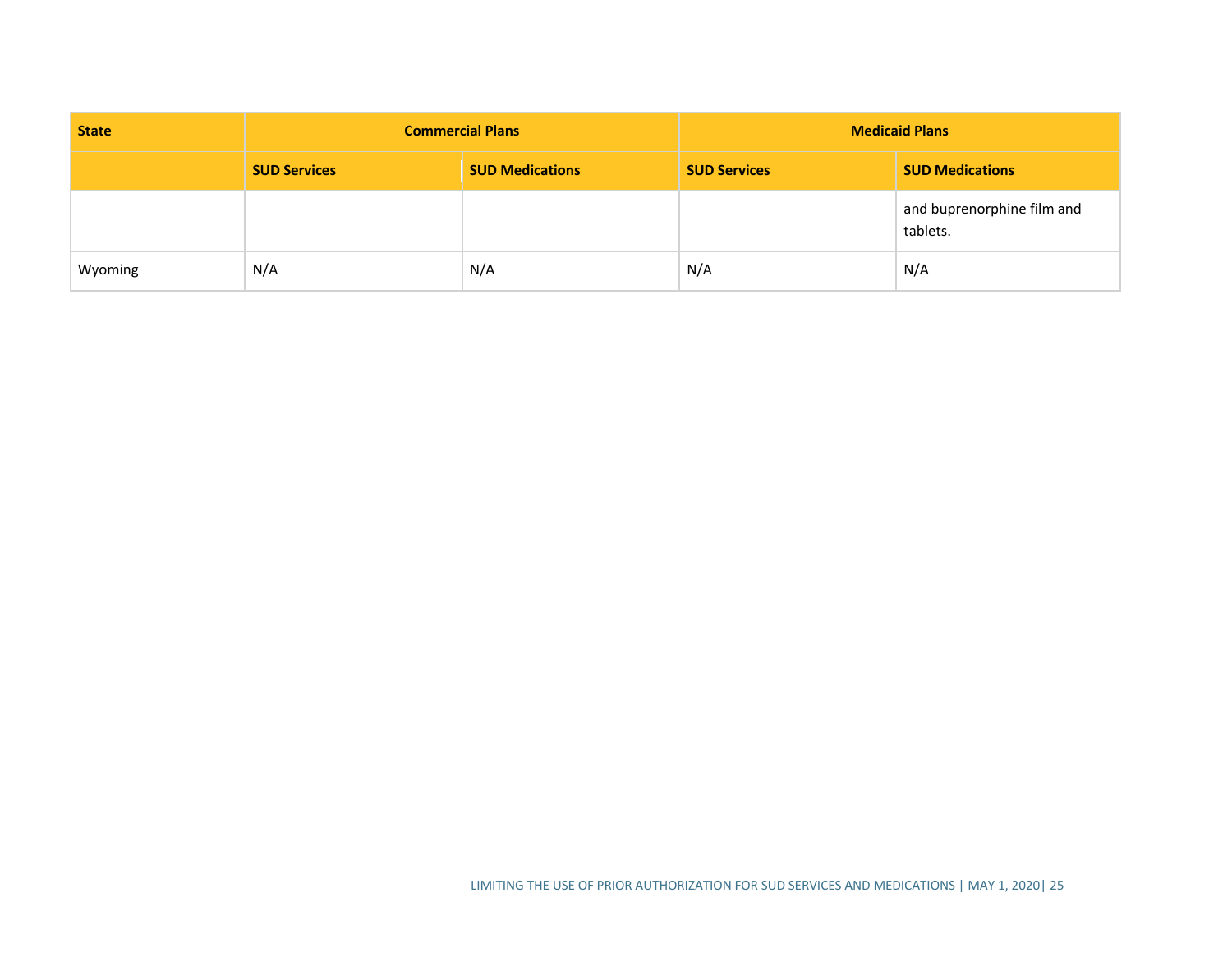## **ENDNOTES**

<sup>i</sup> The National Center on Addiction and Substance Abuse. (2016). *Uncovering Coverage Gaps*: *A Review of Addiction Benefits in ACA Plans*. Retrieved from **https://www.centeronaddiction.org/addiction-research/reports/uncovering-coverage-gaps-review-of-addiction-benefits-inaca-plans**. (p. 9).<br><sup>ii</sup> State of California Attorney General Xavier Becerra. (2019, February 14). *Prior Authorization Requirements for Medication-Assisted Treatment of* 

*Opioid Use Disorder* [Letter]. Retrieved from **https://oag.ca.gov/system/files/attachments/press-docs/matletter.pdf**.

iii New York State Office of the Attorney General. (2016). *Cigna – Prior Authorization for Medication-Assisted Treatment Medications for Opioid Use Disorder* [letter from the New York State Assistant Attorneys General of the Health Care Bureau to the Vice President and Chief Counsel of Cigna]. Retrieved from

**https://ag.ny.gov/sites/default/files/ny\_oag-cigna\_mat\_letter\_agreement\_101916.pdf.**

New York State Office of the Attorney General. (2016). *Anthem – Prior Authorization for Medication-Assisted Treatment Medications for Opioid Use Disorder* [letter from the New York State Assistant Attorneys General of the Health Care Bureau to Anthem, Inc. and Empire BlueCross

BlueShield]. Retrieved from https://ag.ny.gov/sites/default/files/final\_letter\_agreement\_anthem-empire\_mat\_010117.pdf.

iv Commonwealth of Pennsylvania. (2018, October 12). Wolf Administration Announces Agreement with Insurers to Eliminate Barriers to Medication-Assisted Treatment. *PA Media*. Retrieved from **https://www.media.pa.gov/Pages/Insurance-Details.aspx?newsid=344.**

State of Rhode Island Office of the Health Insurance Commissioner. (2017, May 17). *Health Insurance Commissioner Announces Partnership with Health Insurers to End Prior Authorization for Opioid Dependency Medications*. Retrieved from **http://www.ohic.ri.gov/documents/05172017 opioid-prior-auth-press-release.pdf**.

<sup>v</sup> Weber, E., & Gupta, A. (2019). *State Medicaid Programs Should Follow the "Medicare Model": Remove Prior Authorization Requirements for Buprenorphine and Other Medications to Treat Opioid Use Disorders.* Retrieved from **https://www.lac.org/resource/state-medicaid-programsshould-follow-the-medicare-model-remove-prior-authorization-requirements-for-buprenorphine-and-other-medications-to-treat-opioid-usedisorders** (pp. 5, 9-13).

vi Centers for Medicare and Medicaid Services. (2018, April 2). *Announcement of Calendar Year (CY) 2019 Medicare Advantage Capitation Rates and Medicare Advantage and Part D Payment Policies and Final Call Letter* [Note to Medicare Advantage Organizations, Prescription Drug Plan Sponsors, and Other Interested Parties]. Retrieved from **https://www.cms.gov/MEDICARE/HEALTH-**

**PLANS/MEDICAREADVTGSPECRATESTATS/DOWNLOADS/ANNOUNCEMENT2019.PDF** (p. 253).

<sup>vii</sup> 26 C.F.R. § 54.9812-1(c)(4)(i) (2016); 29 C.F.R. § 2590.712(c)(4)(i) (2013); 45 C.F.R. § 146.136(c)(4)(i) (2013).<br><sup>viii</sup> United States Department of Labor. (2018). *Self-Compliance Tool for the Mental Health Parity a* 

from **https://www.dol.gov/sites/default/files/ebsa/about-ebsa/our-activities/resource-center/publications/compliance-assistance-guideappendix-a-mhpaea.pdf.**

<sup>ix</sup> Commonwealth of Mass. v. Fallon Community Health Plan, Inc., Fallon Health & Life Ins. Co., Inc. and Beacon Health Strategies, Assurance of Discontinuation (Sup. Ct. Suffolk, Feb. 27, 2020); Commonwealth of Mass. v. Allways Health Partners, Inc. and Allways Health Partners Ins. Co., Assurance of Discontinuation (Sup. Ct. Suffolk, Feb. 27, 2020); and Commonwealth of Mass. v. Harvard Pilgrim Health Care, Inc. and HPHC Ins. Co., Inc. (Sup Ct. Suffolk, Feb. 27, 2020). Retrieved from **https://www.mass.gov/lists/attorney-generals-office-behavioral-health-parity-agreements**.